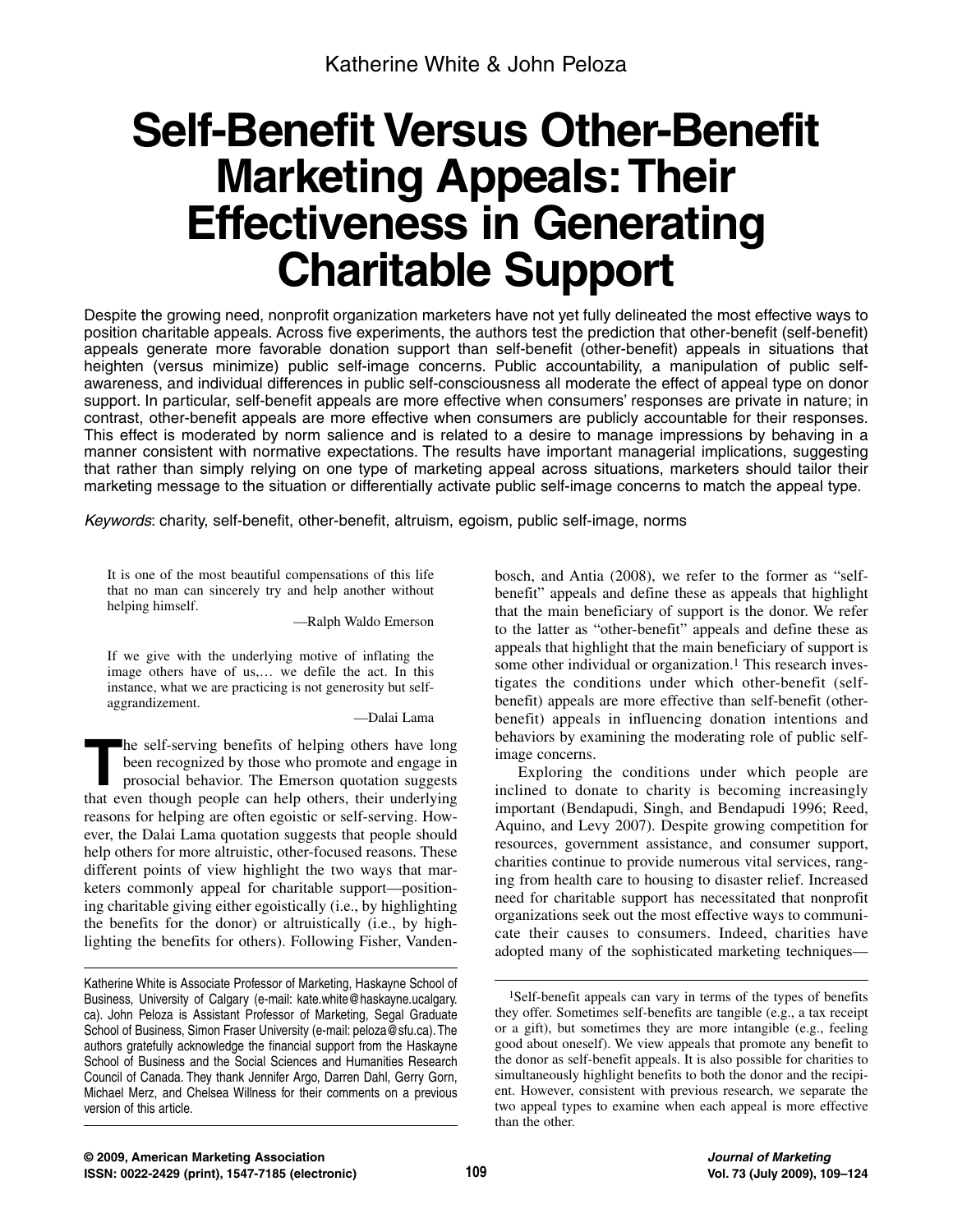relationship marketing, branding, and the measurement of marketing return on investment—previously considered the domain of their for-profit counterparts (Burnett 2002; Ives 2004). As such, marketing researchers have recently argued that the question of how nonprofit organizations should best request donor support is of critical importance (Reed, Aquino, and Levy 2007).

This research aims to answer this question by elucidating the conditions under which other-benefit appeals are more effective than self-benefit appeals in influencing donation intentions and behaviors. This is important because charities regularly use both appeal types. We conducted a small-scale pilot study, showing that in a random sample of 25 charities (*NonProfit Times* 2007) that presented appeals for donor support on their Web sites, both self- and other-benefit appeals were commonly used (13 charities used other-benefit appeals, 7 charities used selfbenefit appeals, and 5 charities used a combination appeal). For example, Goodwill Industries provides an other-benefit appeal: "Your donations help fund job training and other career services that help people become successful at work." In a self-benefit appeal, Big Brothers Big Sisters of America states, "Being a 'Big Brother' or 'Big Sister' is one of the most rewarding and enjoyable things you will ever do." The American Lung Association uses a combination appeal: "Your gift sent by December 31 is tax-deductible. So please be especially generous in the spirit of the season to help fund vital research and urgently needed community programs to help fight lung disease. Thank you for giving the gift of help and hope."

This research makes several contributions to the marketing and charitable giving literature streams. First, we extend previous research that considers the role of demographic variables, such as gender, in determining people's inclinations to be self- or other-oriented (e.g., Brunel and Nelson 2000; Nelson et al. 2006), by demonstrating that variables that marketers can manipulate (e.g., public versus private nature of the donation setting) can influence the effectiveness of different appeals in encouraging donor support. Second, our work extends Reed, Aquino, and Levy's (2007) research that demonstrates the importance of the self in moderating reactions to how charitable appeals are positioned. While these researchers examined the role of moral self-identity in determining donation preferences, we consider a different impact of the self on donor support namely, whether the desire to present a normatively approved self-identity to others moderates reactions to other-benefit and self-benefit appeals.

Third, while previous research has examined the role of contextual factors, such as the identity congruence of other donors, in garnering charitable support (e.g., Shang, Reed, and Croson 2008), the current work represents the first examination of the impact of a unique contextual factor public self-image concerns—on the efficacy of appeal type. Public self-image concerns refer to the degree to which a person is motivated to present a positive self-image to others (e.g., male consumers are more likely to avoid the negative associations of a "ladies' cut of steak" when consumption occurs in public than when it occurs in private [White and Dahl 2006]). We test the novel prediction that the effectiveness of appeal type (i.e., other-benefit versus selfbenefit) is moderated by the degree to which public selfimage concerns are activated. More specifically, we propose that other-benefit appeals are more effective in encouraging donor support than self-benefit appeals when public selfimage concerns are heightened. Conversely, we expect consumers to respond more positively to self-benefit appeals than to other-benefit appeals when public self-image concerns are minimized.

A fourth contribution of this research is that it extends prior work on public self-image concerns by demonstrating that such concerns do not always increase charitable support (e.g., Glazer and Konrad 1996; Satow 1975) but do so only under certain boundary conditions. Indeed, we anticipate that decreased donor support will be exhibited in response to self-benefit appeals when in public. This study also reconciles both research suggesting that consumers always donate in ways that make them appear altruistic (West 2004) and work showing that consumers uniformly react in ways that make them appear egoistic and selfinterested (Holmes, Miller, and Lerner 2002). Furthermore, we test for the underlying role of public self-image concerns by examining public accountability, public selfawareness, and individual differences in public selfconsciousness as moderators of the effect of appeal type on donor intentions. Finally, we elucidate the mechanism underlying our findings by examining the moderating role of norm salience and the mediational role of the desire to manage impressions by acting in a normatively approved way.

# **Self-Benefit Versus Other-Benefit Appeals for Charitable Support**

Although there remains heated debate regarding whether charitable giving and helping others in general is motivated purely by altruism (e.g., Batson 1990; Dovidio, Allen, and Schroeder 1990) or by more self-serving motives (Cialdini et al. 1997), both other-benefit and self-benefit appeals are commonly studied by marketing researchers and used by charitable organizations (e.g., Bendapudi, Singh, and Bendapudi 1996; Brunel and Nelson 2000; Fisher, Vandenbosch, and Antia 2008). We begin by reviewing evidence for the effectiveness of both self-benefit and other-benefit appeals in encouraging positive donation intentions and behaviors.

Some research suggests that self-benefit appeals are particularly successful in encouraging positive donor support. Social exchange theory, which is commonly used to explain the efficacy of self-benefit appeals, suggests that people invest in relationships on the basis of comparative levels of costs and rewards (Blau 1964). Researchers have noted the usefulness of social exchange as a model to explain marketing in general (Bagozzi 1975; Gundlach and Murphy 1993) and charitable contributions in particular (e.g., Mathur 1996; Watters 1995; Wilson 2000). Because social exchange theory suggests that consumers donate to charitable causes when the benefits outweigh the costs, selfbenefit appeals (i.e., that state the individual self-benefits to be attained through charitable giving) should be particularly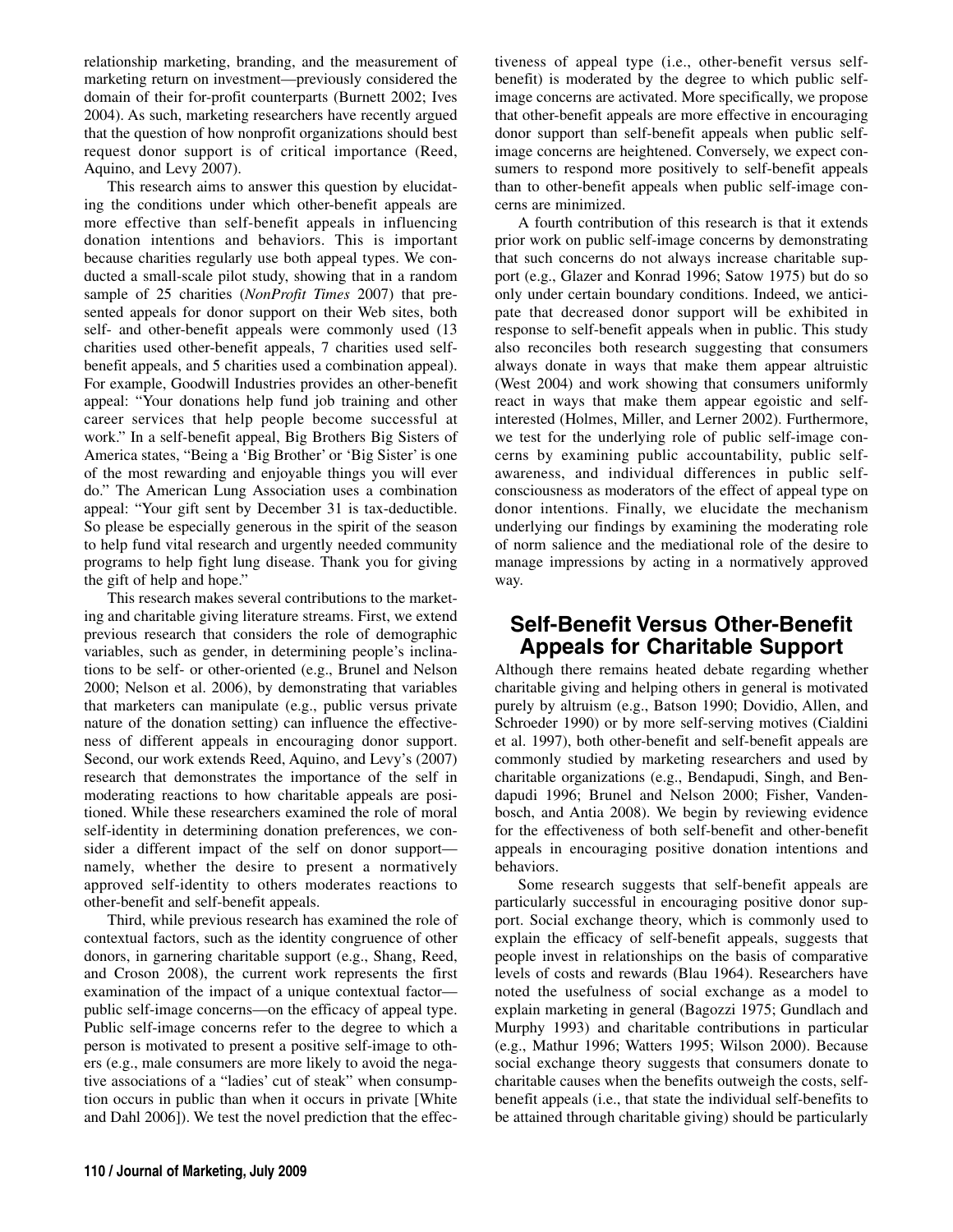effective in increasing donation intentions because they highlight a favorable cost–benefit ratio.

Consistent with the notion that self-benefit appeals are more effective than other-benefit appeals in garnering donor support, Holmes, Miller, and Lerner (2002) demonstrate that contributions increase when donations of money are positioned egoistically as an exchange (versus more altruistically). They suggest that though people want to help others (e.g., by supporting charitable causes), they are often hesitant to do so unless they can justify to themselves and others that their behavior serves their own self-interest. This framework predicts that people react more positively to self-benefit than other-benefit appeals because highlighting self-benefits gives offers "psychological cover" (p. 145) for engaging in an altruistic act (i.e., people do not need to be constrained by a psychological contract that holds them to supporting all charitable groups or even the same charity in the future).

In contrast, in his seminal article on social marketing, Rothschild (1979) argues that the traditional marketing model of exchange is less relevant for noncommercial exchanges, such as donations. Other researchers further suggest that other-benefit appeals are more effective than self-benefit appeals in garnering donor support. For example, Pessemier, Bemmaor, and Hanssens (1977) find that organ donation intentions drop significantly when a selfbenefit appeal in the form of a monetary incentive is added to an other-benefit appeal, suggesting that self-benefit appeals can sometimes lead to detrimental effects compared with more traditional, other-benefit appeals. Similarly, recent research by Fisher, Vandenbosch, and Antia (2008) reveals that donations to public television station funding drives are more positive in response to other-centred appeals than to self-benefit appeals. In summary, extant research supports the efficacy of both self-benefit and otherbenefit appeals in encouraging positive donor support.

## **Public Self-Image Concerns**

Impression management theory posits that, in general, people are motivated to make a favorable impression on others and to present themselves in a positive light (Goffman 1959; Leary and Kowalski 1990; Schlenker 1980). Indeed, consumers strategically adjust their behaviors to convey a positive public self-image by altering coupon usage decisions (Ashworth, Darke, and Schaller 2005), misrepresenting the amount paid for purchases (Sengupta, Dahl, and Gorn 2002), and avoiding products associated with dissociative out-groups (Berger and Heath 2007; White and Dahl 2006). In the domain of charitable giving, heightened public self-image concerns have been posited to lead to increased donor support (Glazer and Konrad 1996; Satow 1975).

However, we propose that heightened public self-image concerns do not uniformly increase donor support. We anticipate that consumers exhibit relatively more positive donation intentions and behaviors in response to otherbenefit appeals than in response to self-benefit appeals when public self-image concerns are activated. We draw on Leary and Kowalski's (1995) two-factor model of impression management to make this prediction. The model proposes that impression management consists of both impression motivation (i.e., the degree to which the desire to control the self-image projected to others is activated; see also Wooten and Reed 2000) and impression construction (i.e., the selection of an appropriate impression to convey to others and how to convey that image). We suggest that factors that heighten public self-image concerns (i.e., public accountability, public self-awareness, and public selfconsciousness) increase impression motivation. Furthermore, because donating for other-serving, altruistic (and not for self-serving, egoistic) reasons is normatively approved of (Berkowitz and Daniels 1964), these norms provide information regarding how the impression should be constructed. We define norms as values, attitudes, and behaviors that are approved of and expected by others (e.g., Fisher and Ackerman 1998). Thus, heightening public selfimage concerns should activate impression motivation, and the relevant norm should provide information regarding how to engage in impression construction (i.e., by appearing to be more other-serving than self-serving). As a result, donor support will be more positive in response to otherbenefit than self-benefit appeals when public self-image concerns are heightened. When public self-image concerns are minimized, the focus will be on the self (rather than social norms), and donor support will be more positive in response to self-benefit than other-benefit appeals.

# **Normative Expectations**

Leary and Kowalski (1995) propose that a potential source of information used in impression construction is a target audience's expectations and values (i.e., norms), though they do not directly test this within their framework. Prior research has suggested that people consensually share the normative expectation that they should help for altruistic rather than egoistic reasons (Berkowitz and Daniels 1964; White 1984). It has been suggested that societal norms are behavioral standards that develop because they are of particular importance to the societal system (Barkow 1978). That is, the norm to help others for other-serving rather than self-serving reasons may have evolved because of society's need to balance more individual egoistic and hedonic motives with society's need for its members to offer help and assistance to others, without necessarily any reciprocal benefit to the self (White 1984).

Furthermore, research on charitable giving has also proposed that the societal norm is that a person should give for other-serving, altruistic reasons rather than for self-serving, egoistic reasons (Fisher, Vandenbosch, and Antia 2008; West 2004). In further support of our conceptualization, we conducted a pilot study that demonstrates that people hold a normative belief that it is more appropriate to engage in charitable support for other-focused (e.g., altruistic) than self-focused (e.g., egoistic) reasons. Undergraduate students  $(n = 28)$  responded to eight items (four on donating time and four on donating money) on a six-point continuum; higher (lower) scores indicated that donating for otherfocused (self-focused) reasons was more socially approved of: "In general, others approve more of volunteering time/ donating money with a charity when it is motivated by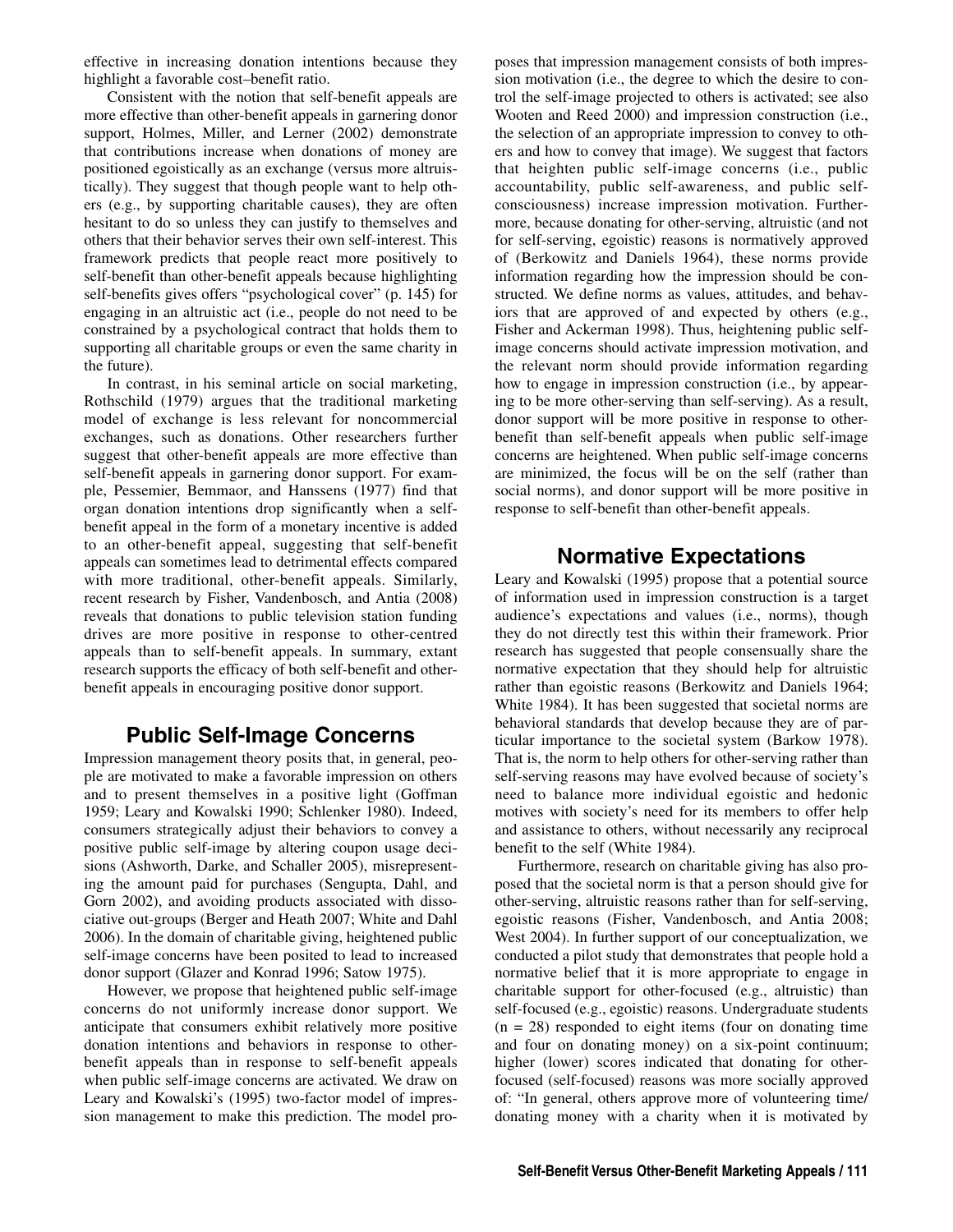(more egoistic [self-serving] reasons/more altruistic [otherserving] reasons"; "In general, it is considered by society to be 'better' when one volunteers/donates money to achieve (more self-serving benefits/more other-serving benefits)"; "In general, society sanctions volunteering to/donations of money to (help oneself/help others)"; and "In general, others approve of volunteering to/donating money to (further one's own interests/help other people in need)." We averaged these items to create a normative belief scale ( $\alpha$  = .74). Participants reported that it was more normatively appropriate to engage in charitable support for other-focused than self-focused reasons  $(M = 5.23$ ; one sample t-test against scale midpoint,  $t(27) = 16.21, p < .001$ .<sup>2</sup>

# **The Current Research**

In summary, we predict that consumers will exhibit more positive donation intentions and behaviors in response to other-benefit than self-benefit appeals when public selfimage concerns are heightened. Conversely, consumers are expected to respond more positively to self-benefit than other-benefit appeals when public self-image concerns are minimized. Although these predictions may appear to be intuitive, they are different from the predictions stemming from two conventionally held lines of wisdom. First, one widely held viewpoint suggests that helping in general is enhanced by increasing self-presentational concerns (Baumeister 1982; Glazer and Konrad 1996; Satow 1975). This view predicts that regardless of how the marketing appeal is positioned (i.e., other-benefit versus self-benefit), heightening public self-image concerns should enhance charitable giving. In contrast, the current framework anticipates increased donor support only in response to otherbenefit appeals (and predicts decreased donor support in response to self-benefit appeals) when public self-image concerns are heightened. A second commonly held belief is that people should uniformly prefer self-benefit to otherbenefit appeals and that this should be augmented when public self-image concerns are activated (e.g., Holmes, Miller, and Lerner 2002). Although this framework would predict a tendency to respond more positively to self-benefit than other-benefit appeals, our conceptualization predicts more positive responses to other-benefit than self-benefit appeals when public self-image concerns are activated. Such a distinction is of both practical and theoretical importance.

We examine the role of public self-image concerns in determining the effectiveness of appeal type by examining the moderating role of three variables that are novel to the domain of charitable giving. Within the context of each study, we highlight how public accountability (Studies 1 and 4), situational public self-consciousness (Study 2), and individual differences in public self-consciousness (Study

3) are all related to the underlying construct of public selfimage, and we demonstrate that heightening concern with public self-image leads to more favorable responses to other-benefit appeals than to self-benefit appeals. Finally, we provide evidence that the mechanism underlying our effects is related to the desire to manage impressions by behaving in a normatively approved way. We demonstrate this by examining the meditational role of impression management (Study 4) and the moderating role of normative expectations (Study 5).

## **Study 1**

People tend to be more concerned with impression management when they are in public than when they are in private settings (e.g., Leary and Kowalski 1990; Reis and Gruzen 1976) and when they are made publicly accountable (i.e., when they must discuss or explain their judgments or decisions in front of others; Lerner and Tetlock 1999). The public expression of views often leads to the motivation to conform to the audience's expectations and to manage the impressions made on others (Baumeister 1982; Leary and Kowalski 1990). Recent research suggests that consumers often are motivated to present a positive public self-image to others (Argo, White, and Dahl 2006) and that this tendency is heightened when evaluations and choices are made public (Ratner and Kahn 2002; White and Dahl 2006). Consistent with our theoretical framework, we anticipate that consumers will exhibit more positive intentions and behaviors in response to other-benefit than self-benefit appeals (i.e., the more normatively acceptable response) when their responses are made in a public setting. In private settings, people have more opportunity to consider the self-benefits of their donation and thus evaluate self-benefit appeals more positively than other-benefit appeals. We examine intentions to donate time (i.e., volunteer intentions) and predict that public accountability moderates the effectiveness of appeal type:

H1: Other-benefit appeals are more effective than self-benefit appeals in generating positive donation intentions when consumers are publicly accountable. Self-benefit appeals are more effective than other-benefit appeals when consumers are not publicly accountable.

## **Method**

Participants were 144 undergraduate students (86 women and 58 men; mean age = 20.69 years) who were recruited through an undergraduate listserve and posters placed around campus to complete a paper-and-pencil questionnaire in exchange for payment. Participants were randomly assigned to one of four conditions in a 2 (appeal type: otherbenefit versus self-benefit)  $\times$  2 (accountability: public versus private) between-subjects design. They were told that the study examined consumer reactions to charitable advertising. They took part in small groups of six to ten people seated around a large table in a conference room. Participants were asked to complete consent forms, were given verbal instructions by the experimenter, and then were handed questionnaire packages to complete.

<sup>2</sup>We wanted to examine norms among the population of interest in this pretest, but we note that norms vary across different cultures, subcultures, and so on (Jain 1989). Furthermore, following the definition of norms, we asked participants to report society's expression of what is socially approved of, which may differ from their own attitudes per se.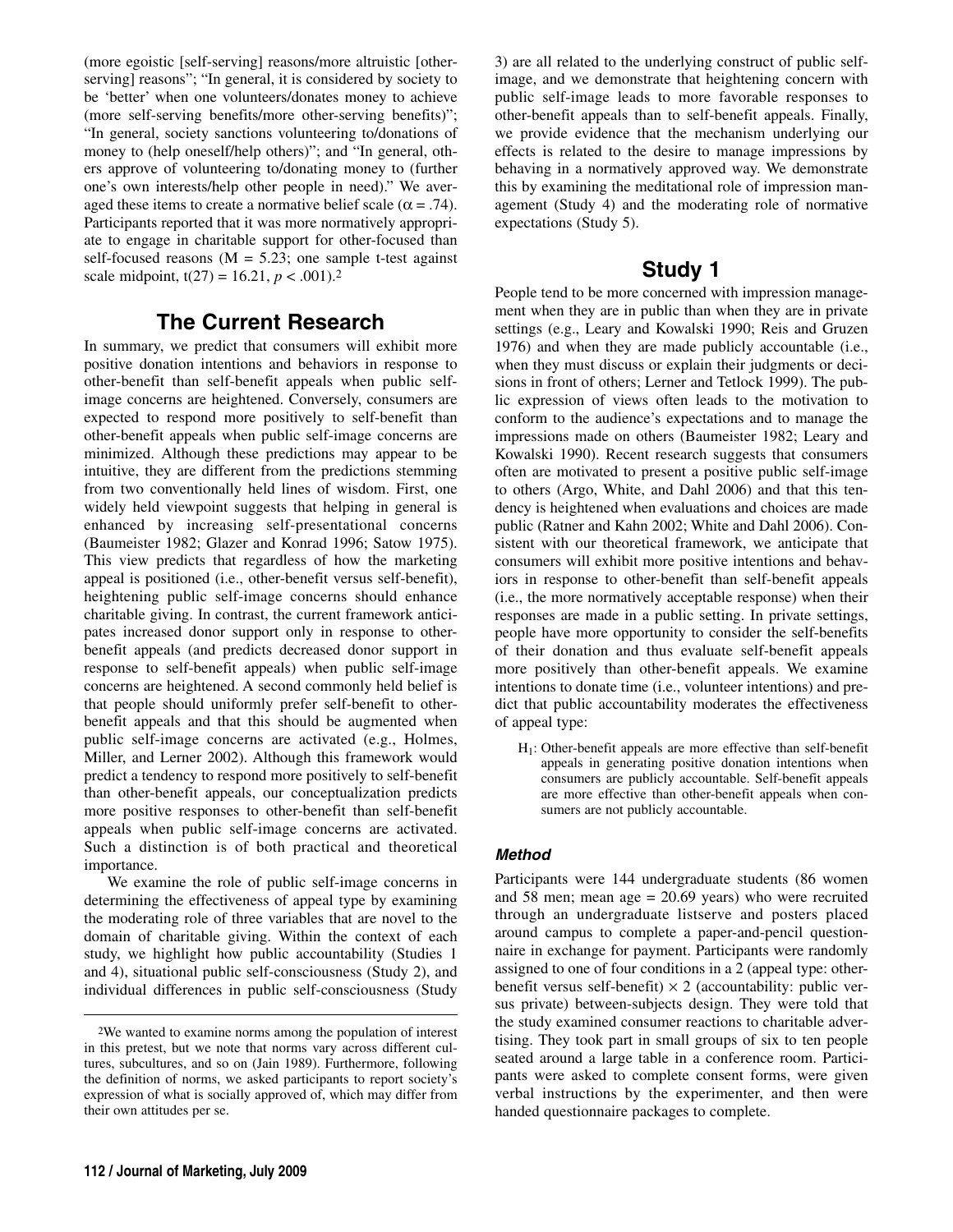We manipulated accountability at the beginning of the session. In the public condition, the experimenter told participants that their donation intentions would be made public (i.e., discussed with others), and they were reminded on the first page of the questionnaire package that they would be asked to discuss their responses "with the experimenter and any other participants in the room today" (see Lerner and Tetlock 1999; Tetlock, Skitka, and Boettger 1989). In the private condition, the experimenter verbally informed participants that their donation intentions would be private, and they were reminded on the first page of their questionnaire package that all their responses would be "anonymous and confidential."

Participants then viewed either the other-benefit or the self-benefit version of an advertisement requesting a donation of time for a local charity. We selected the charity, which provides food, shelter, and other services to the city's homeless, because pretesting indicated that respondents were familiar with the charity and evaluated it fairly positively. The other-benefit condition highlighted two altruistic benefits: "help those less fortunate" and "help make the community a better place for everyone." The self-benefit condition highlighted two egoistic benefits: "build your resume by developing and practicing job skills" and "enjoy networking opportunities and meet new people." We designed these appeals to replicate the appeals charities commonly employ (Clary et al. 1998), and we confirmed their effectiveness in a pretest. In particular, 33 participants evaluated the other- and self-benefit appeals ("To what degree is this an altruistic appeal [i.e., focused on helping others]?" "To what degree is this appeal associated with looking out for the interests of others?" "To what degree is this an egoistic appeal [i.e., focused on helping oneself]?" and "To what degree is this appeal associated with looking out for one's own interests?") on seven-point scales. We created indexes of perceived self-/other-benefits by reverse scoring the first two items and averaging the items for self  $(\alpha = .85)$  and other  $(\alpha = .70)$  appeals. Participants evaluated the self-benefit appeal as being significantly more focused on self-benefits than the other-benefit appeal (Ms = 5.49 and 2.75;  $t(32) = 15.39$ ,  $p < .001$ ).

In the study itself, participants completed a three-item measure of their intentions to donate time on seven-point scales: "How likely would you be to make a donation of time (i.e., volunteer) to The Mustard Seed?" " How inclined are you to volunteer with The Mustard Seed?" and "How willing are you to volunteer with The Mustard Seed?" ( $\alpha$  = .91). In addition, participants completed a manipulation check for accountability, and analysis confirmed that this was successful. At the end of the study, participants completed demographic measures (e.g., gender, age), were debriefed, and were probed for suspicion. None of the participants indicated that they were aware of the hypotheses in this or any of the studies. The demographic variables did not predict significant variance in the dependent variable (or interact with any other independent variable to predict the dependent variable). This was true across all studies (for all dependent measures and manipulation checks), so we do not discuss these measures any further.

#### **Results and Discussion**

A 2 (appeal type: other-benefit versus self-benefit)  $\times$  2 (accountability: public versus private) analysis of variance (ANOVA) on donation intentions revealed a significant interaction (F(1, 140) = 14.68,  $p < .001$ ; see Figure 1). As we predicted, when consumers were publicly accountable, they were more inclined to volunteer in response to the other-benefit ( $M = 4.22$ ) than the self-benefit ( $M = 3.14$ ) appeal (t(140) = 3.27,  $p < .01$ ).<sup>3</sup> When intentions were private, people were more willing to donate time in response to the self-benefit ( $M = 4.45$ ) than the other-benefit ( $M =$ 3.77) appeal (t(140) = 2.13,  $p < .05$ ). The self-benefit appeal led to significantly fewer positive donation intentions when responses were to be public than when they were to be private (t(140) = 3.90,  $p < .001$ ). The other-benefit appeal did not lead to significantly more negative donation intentions when respondents were privately rather than publicly accountable (t(140) = 1.45,  $p > .15$ ). The main effects for both appeal type  $(F(1, 140) = .01$ , not significant [n.s.]) and accountability  $(F(1, 140) = 1.01, n.s.)$  did not reach significance.

As we anticipated, other-benefit appeals generated more positive donation intentions than self-benefit appeals when donation intentions were public in nature. Self-benefit

3The effects hold when we use group size as a covariate. This was true across all the studies. Although we might expect increases in group size to heighten public self-image concerns, it may be that there was not enough variance in group size to influence responses, given that group size varied only from six to ten participants in the studies.





Notes: The dependent measure was time donation intentions rated on a scale ranging from 1 to 7.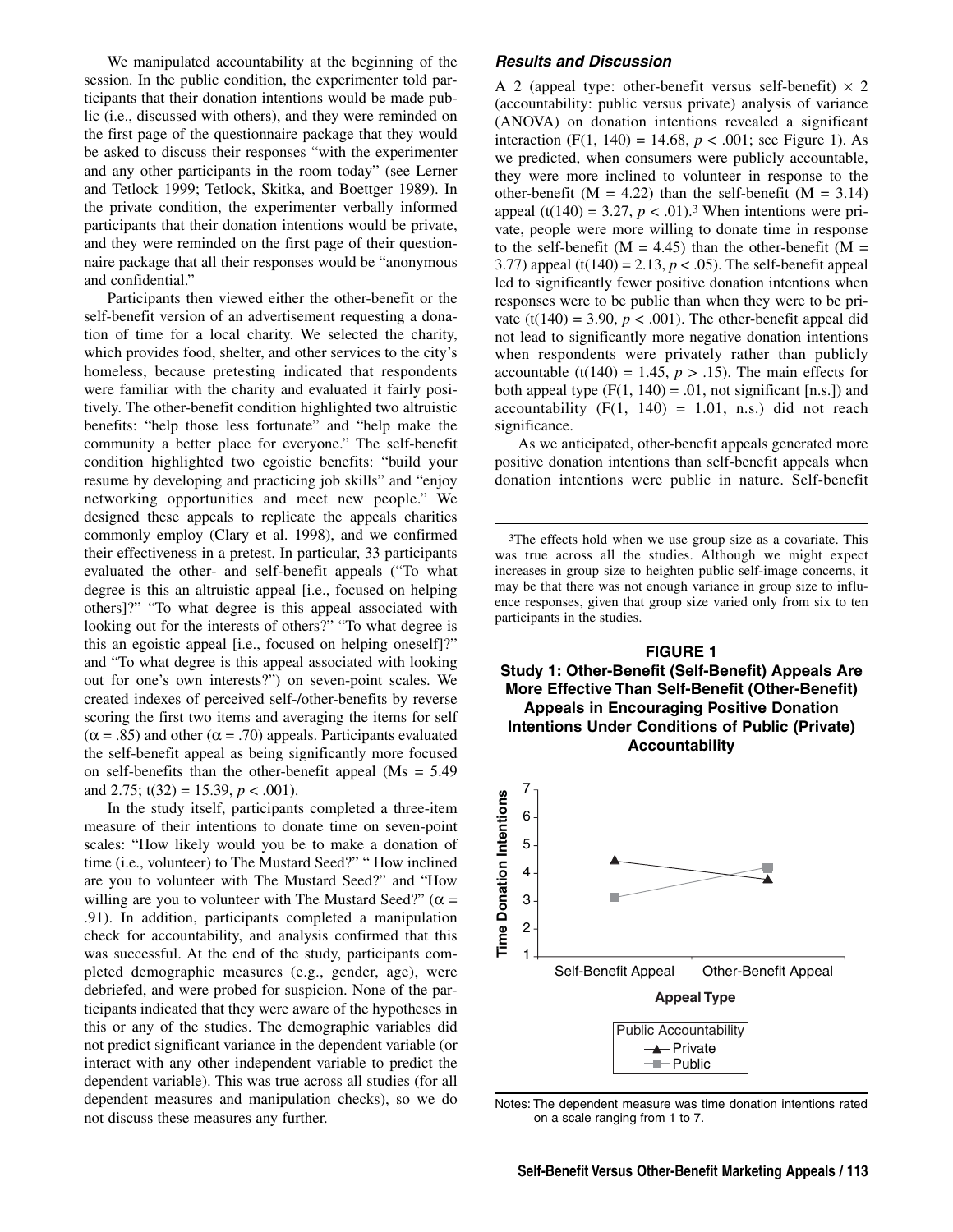appeals led to more positive donation intentions than otherbenefit appeals in private settings, in which donors' intentions were not publicly expressed. Note that using the wrong type of appeal in certain settings can impair donation intentions, particularly with self-benefit appeals. Consumers responded significantly less positively to the selfbenefit appeals when their donation intentions were public than when they were private.

## **Study 2**

In Study 2, we demonstrate the conditions under which consumers have more positive donation intentions toward other-benefit than self-benefit appeals, even when donation intentions are private. We do so by examining the moderating role of a public self-awareness manipulation. Research argues that there are two distinct ways that self-focused attention can manifest itself—public self-awareness and private self-awareness (Buss 1980; Carver and Scheier 1981). We define public self-awareness as the tendency to become aware of the overtly observable, publicly displayed aspects of the self (i.e., a person's awareness that he or she is the object of an external observer; Orive 1984). For example, public self-awareness is often manipulated by informing participants that they will be videotaped (e.g., Hass 1984). Private self-awareness refers to the tendency to become aware of the private, internal aspects of the self (Carver and Scheier 1981). Public self-awareness manipulations lead people to be more concerned with their publicly displayed self-aspects and to conform to social expectations (Froming, Walker, and Lopyan 1982; Orive 1984; Scheier and Carver 1980).

We examine the prediction that pubic self-awareness moderates the effect of appeal type on donation intentions for two reasons. First, this enables us to provide a richer conceptualization of the underlying construct that public accountability presumably taps into—namely, public selfimage concerns. Second, we want to examine the conditions under which consumers respond more positively to otherbenefit (versus self-benefit) appeals for charitable support even when their donation intentions are private. It seems likely that even when responding in private, consumers who are publicly self-aware will respond in ways that are normatively approved of and that allow them to present themselves in a positive light. We predict the following:

 $H<sub>2</sub>$ : Under conditions in which donation intentions are private, other-benefit appeals are more effective than self-benefit appeals in generating positive time donation intentions when consumers are high in public self-awareness, whereas self-benefit appeals are more effective than otherbenefit appeals when consumers are low in public selfawareness.

#### **Method**

Ninety-six undergraduate students (60 women and 36 men; mean age = 20.74 years) took part in this study in return for course credit. The study used a 2 (appeal type: other-benefit versus self-benefit)  $\times$  2 (public self-awareness: low versus high) between-subjects experimental design. Participants were recruited through their introductory marketing class and received a bonus credit for taking part. As in Study 1, participants took part in small groups seated around a large table in a conference room.

Participants were assigned to either the low- or the highpublic-self-awareness condition (see Hass 1984; Orive 1984). In both conditions, a video camera was present in the room. Participants in the high-public-self-awareness condition were told that the researcher was going to be giving a presentation and wanted to record some people taking part in the research. The research assistant pointed the camera toward the participants and then assured them that it was turned on. In the low-public-self-awareness condition, participants were told that the camera was booked for the next person who would be using the room. In this condition, participants were assured that they would not be videotaped, and the camera was turned away from them. As in Study 1, participants then viewed either the other-benefit or the selfbenefit version of the charity advertisement and reported their volunteer intentions ( $\alpha$  = .92). Participants completed manipulation checks for both appeal type and public selfawareness, and analysis showed that these were successful.

#### **Results and Discussion**

An ANOVA revealed a significant two-way interaction between appeal type and public self-awareness predicting volunteer intentions  $(F(1, 92) = 7.53, p < .01)$ . As we predicted, participants high in public self-awareness reported significantly more positive volunteer intentions in response to the other-benefit ( $M = 4.44$ ) than the self-benefit ( $M =$ 3.54) appeal (t(92) = 2.00,  $p < .05$ ; see Figure 2). When self-awareness was low, participants exhibited a nonsignifi-

**FIGURE 2 Study 2: Other-Benefit (Self-Benefit) Appeals Are More Effective Than Self-Benefit (Other-Benefit) Appeals in Encouraging Positive Donation Intentions Among Consumers High (Low) in Situational Public Self-Awareness**



Notes: The dependent measure was time donation intentions rated on a scale ranging from 1 to 7.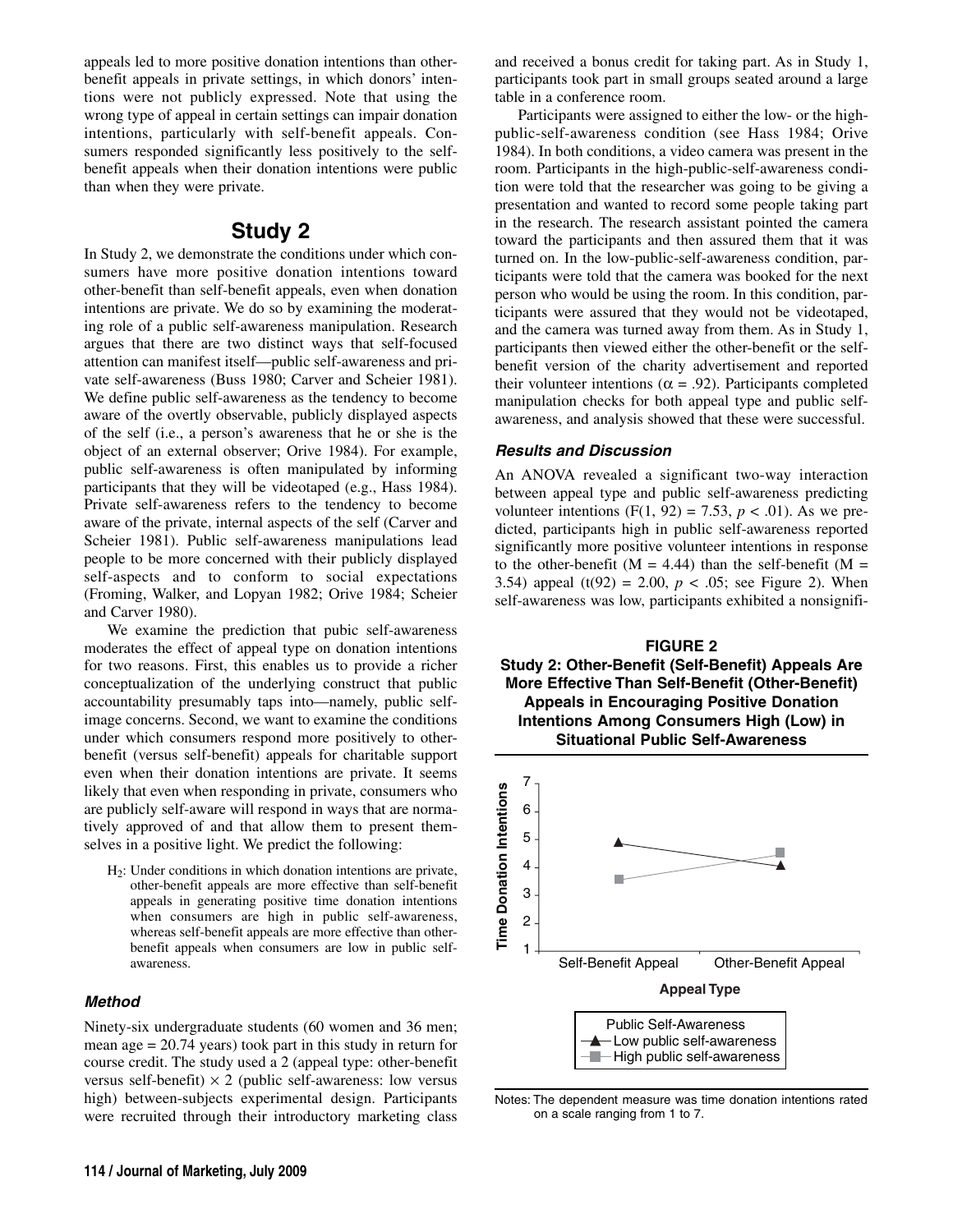cant trend toward more positive time donation intentions in response to the self-benefit  $(M = 4.85)$  than the otherbenefit (M = 4.05) appeal (t(92) = 1.91,  $p < .06$ ). Volunteer intentions were significantly more negative in response to the self-benefit appeal when the participant was high rather than low in public self-awareness (t(92) = 3.13,  $p < .01$ ). Intentions in response to other-benefit appeals did not differ when participants were low versus high in public selfawareness. The main effects for appeal type  $(F(1, 92) = .03$ , n.s.) and public self-awareness  $(F(1, 92) = .90, n.s.)$  were not significant.

Study 2 found that consumers reported more positive time donation intentions in response to other-benefit than self-benefit appeals when public self-image concerns were heightened—in this case, when consumers were high in public self-awareness. When public self-image concerns were not heightened (i.e., consumers were low in public self-awareness), consumers demonstrated a trend toward more positive volunteer intentions in response to selfbenefit appeals than to other-benefit appeals. This study also shows that even when donation intentions and behaviors are private, activating public self-image concerns can lead consumers to behave in ways that make them appear more altruistic and other-serving.

## **Study 3**

Study 3 further tests whether consumer reactions to otherbenefit versus self-benefit appeals are influenced by public self-image concerns by examining the moderating role of public self-consciousness. Research suggests not only that situational factors can influence people's tendency to focus attention inward or outward but also that there are individual differences in the tendency to focus internally on the self or the external social environment (Scheier and Carver 1980). Scheier and Carver (1985, p. 687) refer to the propensity to focus on the public self as public selfconsciousness, and they define it as the "tendency to think about those self-aspects that are matters of public display" and to be concerned with the "qualities of the self from which impressions are formed in other people's eyes." A potential alternative explanation for the results in the preceding studies is that public accountability and public selfawareness simply increased participants' focus on others (e.g., the manipulations made people more likely to empathize with others), and this external focus, rather than concerns with public self-image per se, led participants to respond more favorably to other-benefit than self-benefit appeals under these conditions. The individual difference measure of public self-consciousness more directly taps into public self-image concerns (e.g., "I usually worry about making a good impression," "I'm concerned about what other people think of me").

Prior research has found that public self-consciousness is related to the use of self-presentation tactics, such as selfhandicapping (Shepperd and Arkin 1989), avoiding products associated with dissociative reference groups (White and Dahl 2006), and lying about purchases (Sengupta, Dahl, and Gorn 2002). We propose that because the tendency to respond more positively to other-benefit than selfbenefit appeals is based on public self-image concerns, people high in public self-consciousness will have more positive reactions to self-benefit than other-benefit appeals for charitable support. Based on findings from prior research, these effects should emerge only when participants' donation intentions are also public (e.g., Scheier and Carver 1980; White and Dahl 2006). Thus:

H3: Other-benefit appeals are more effective than self-benefit appeals in generating positive time donation intentions among consumers high in public self-consciousness when they are in public (versus private), but this effect is eliminated among consumers low in public self-consciousness.

Thus, Study 3 enables us to test the conditions under which public accountability does not lead to more positive evaluations of other-benefit than self-benefit appeals. We do not predict a preference for self- versus other-benefit appeals under conditions of public accountability for consumers low in public self-consciousness. These consumers may exhibit more positive donation intentions in response to self-benefit (versus other-benefit) appeals in both public and private contexts because they are not highly concerned with public self-image. One alternative explanation for the effects is that when in public, people high in public selfconsciousness find processing more fluent when the advertisement is other-serving than when it is self-serving (Lee and Aaker 2004), perhaps because there is a "match" between a public focus and an other-benefit appeal. Another possibility is that when in public, people high in public selfconsciousness find other-benefit appeals to be stronger arguments. Indeed, people are more likely to be persuaded when the argument quality is strong than when it is weak (Cacioppo, Petty, and Morris 1983). Finally, it is possible that in public, people high in public self-consciousness will report higher message involvement with self-benefit than other-benefit appeals. Thus, we test for these alternatives.

#### **Method**

One hundred sixty undergraduate students (86 women and 73 men [1 is not reported]) took part in return for course credit. This study used a 2 (appeal type: other-benefit versus self-benefit)  $\times$  2 (accountability: publics versus private)  $\times$  2 (public self-consciousness: low versus high) betweensubjects design. Participants received bonus credit in their introductory marketing class for taking part. They participated in small groups and were assigned to either the public or the private accountability condition following a procedure similar to what we outlined in Study 1, with the exception that they were told that the number of hours they would commit to donating would be public in the public accountability condition. Participants then viewed either the otherbenefit or the self-benefit appeal (as in Study 1) and completed an alternative measure to assess their willingness to donate time to the charity—they indicated how many hours per month they would agree to donate to the charity. To test for fluency, participants completed measures of processing fluency ("difficult to process/easy to process," "difficult to understand/easy to understand," and "difficult to comprehend/easy to comprehend";  $\alpha = .85$ ), message involvement ("not at all involved/very involved," "skimmed it quickly/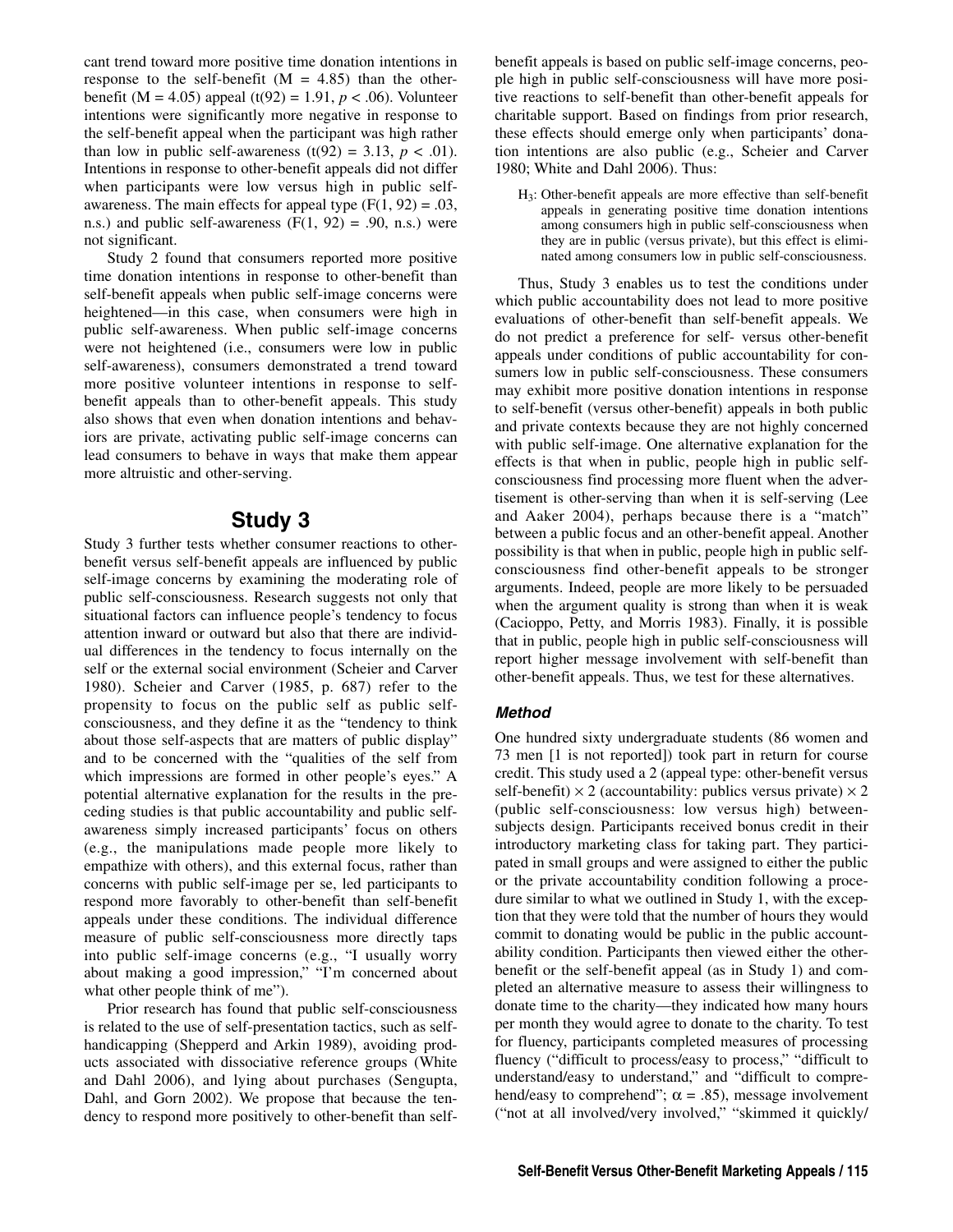read it carefully," and "paid little attention/paid a lot of attention";  $\alpha = .85$ ; Lee and Aaker 2004), and perceived message strength ("How strong were the arguments?" "How compelling was the information given?" and "How persuasive was the information?"; all items were assessed on seven-point scales  $[\alpha = .88; \text{ sec}, \text{ e.g., Wheeler}, \text{Petty}, \text{and}$ Bizer 2005]). After completing a series of filler items, participants completed the measure of public selfconsciousness ( $\alpha$  = .81; Scheier and Carver 1985). As in the previous studies, we included manipulation checks for accountability and appeal type, and they were successful.

#### **Results and Discussion**

To examine the effect of the three-way interaction among appeal type, accountability, and public self-consciousness on volunteer time, we used regression analysis. When we entered the three-way interaction term, the lower-order interaction terms, and the main effects into the analysis, the three-way interaction significantly predicted volunteer time (t(152) = 2.06, *p* < .05; β = .18). When we selected for participants who were publicly accountable, the interaction between appeal type and public self-consciousness significantly predicted volunteer time (t(76) = 2.34,  $p < .05$ ;  $\beta$  = .27). When we selected for participants who were not publicly accountable (i.e., private condition), the interaction between appeal type and public self-consciousness did not significantly predict volunteer time (t(76) = .42, n.s.;  $\beta$  =  $-.05$ ).<sup>4</sup>

To examine the effects better, we calculated a median split on the public self-consciousness index. An ANOVA also revealed a significant three-way interaction  $(F(1,$  $152$ ) = 4.86,  $p < .05$ ). As we predicted, when participants were held publicly accountable, those high in public selfconsciousness were willing to volunteer significantly more hours in response to the other-benefit ( $M = 5.00$ ) than the self-benefit (M = 3.35) appeal (t(152) = 2.14, *p* < .05; see Figure 3). When publicly accountable, participants low in public self-consciousness were willing to volunteer fewer hours in response to the other-benefit ( $M = 3.05$ ) than the self-benefit (M = 4.38) appeal (t(152) = 1.99,  $p < .05$ ). When in private, those high in public self-consciousness did not exhibit differential willingness to volunteer in response to the other-benefit ( $M = 3.21$ ) versus self-benefit ( $M =$ 3.82) appeal  $(t(152) = .80, n.s.)$ . In private, participants low in public self-consciousness did not exhibit differential willingness to volunteer in response to the other-benefit  $(M = 3.77)$  versus the self-benefit  $(M = 4.14)$  appeal  $(t(152) = .54, n.s.).$ 

To test for rival hypotheses, we conducted a series of regression analyses. When we entered the three-way interaction term (appeal type, accountability, and public selfconsciousness), the lower-order interaction terms, and the main effects into the regression predicting fluency, the three-way interaction did not significantly predict fluency  $(t(152) = 1.60, n.s.; \beta = .12)$ . Similar analyses showed that the three-way interaction did not significantly predict message involvement (t(152) = 1.30, n.s.;  $\beta$  = .11) or argument

#### **FIGURE 3 Study 3: Among Consumers High in Public Self-Consciousness, Other-Benefit (Self-Benefit) Appeals Are More Effective Than Self-Benefit (Other-Benefit) Appeals Under Conditions of Public (Private) Accountability**



Notes: The dependent measure was time donation intentions indexed by number of hours willing to volunteer with the charity.

<sup>4</sup>The public self-consciousness measure assesses enduring individual differences (rather than situational variation) in public selfconsciousness. Although participants completed the public selfconsciousness scale after the manipulations, public accountability, appeal type, and their interaction did not predict any significant variance in public self-consciousness.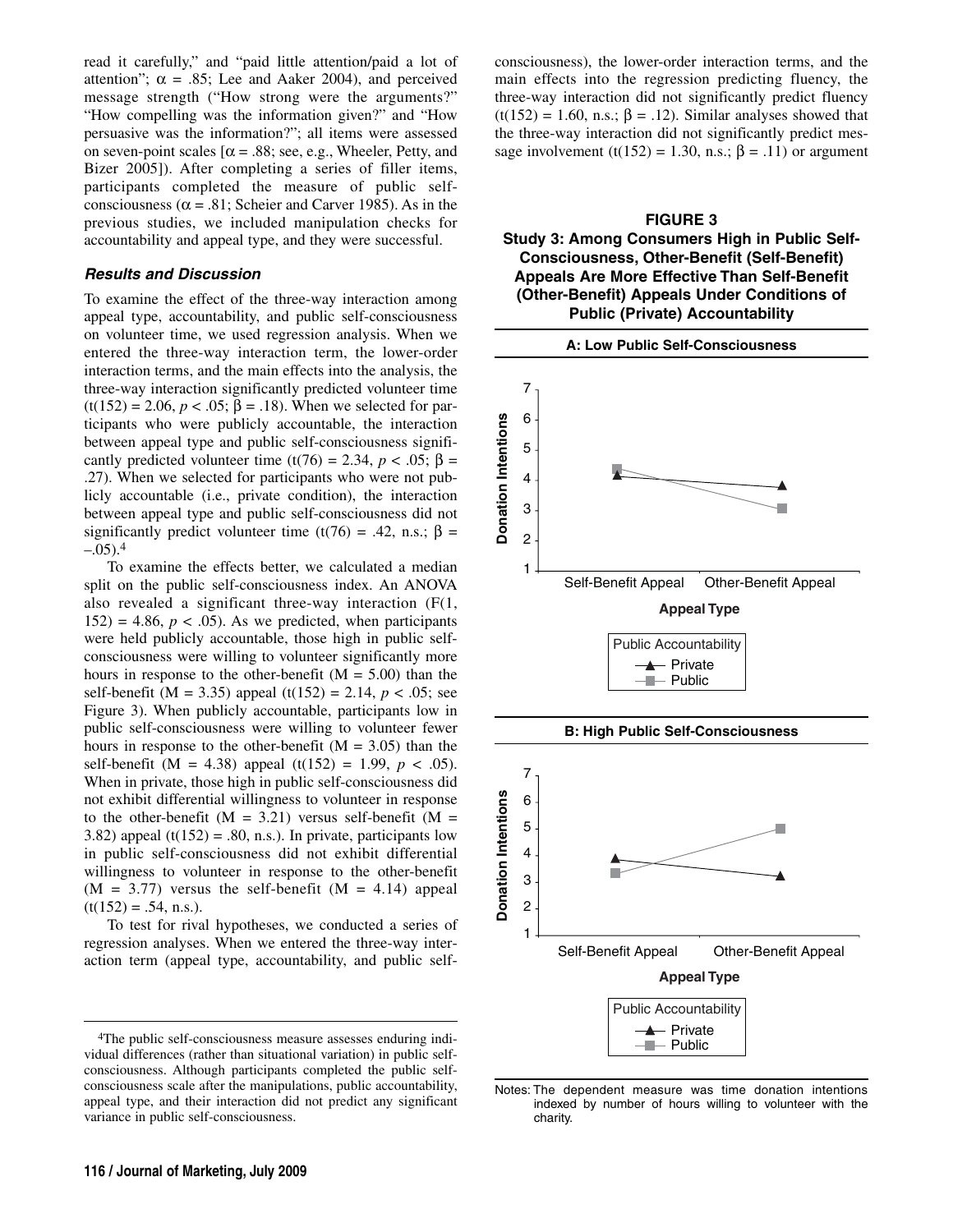strength (t(125) = .99, n.s.;  $\beta$  = .08). Similar nonsignificant results emerged when we selected for participants in the publicly accountable condition and examined the interactions between appeal type and public self-consciousness. When we used a different approach to the data, the threeway interaction among appeal type, accountability, and public self-consciousness remained significant when we included fluency as a covariate  $(F(1, 151) = 5.48, p < .05)$ , message involvement as a covariate  $(F(1, 151) = 5.59, p <$ .05), and argument strength as a covariate  $(F(1, 151) = 6.00,$  $p < .05$ ). Thus, these alternative constructs do not readily account for our findings.

The results of Study 3 reveal that participants reported greater willingness to volunteer time in response to the other-benefit than the self-benefit appeal when public selfimage concerns were heightened (i.e., when the consumer was high in public self-consciousness and was publicly accountable). Conversely, when participants were low in public self-consciousness, they exhibited greater willingness to volunteer time in response to the self-benefit than the other-benefit appeal when publicly accountable. These differences were eliminated in the private condition. The results support the notion that the effects are related to public self-image concerns but that differences in cognitive processing do not readily account for the effects.

Note that participants low in public self-consciousness demonstrated a significant preference for the self-benefit over the other-benefit appeals when in public. Rather than being unaffected by the public accountability manipulation, participants low in public self-consciousness behaved in a manner incongruent with normative expectations. It may be that public accountability cues people to behave in certain ways. For people high in public self-consciousness, public accountability may cue them to behave in ways that are normatively approved of and that allow them to present a positive self-image to others. People low in public selfconsciousness are less concerned with how their behaviors are viewed by others. For them, public accountability serves as a reminder that they do not want to behave in normatively approved ways and enhances their preference for selfbenefit over other-benefit appeals.

## **Study 4**

Study 4 uses a sample other than undergraduate students to increase the generalizability of the findings. We also broaden our investigation by examining actual donations of money using a more involved methodology. Participants viewed two advertisements from two related charities—one that highlighted self-benefits and one that highlighted otherbenefits. Participants were given the opportunity to make a donation allocation in which they could contribute to one of the charities, to both of the charities, or to neither of the charities. Consistent with  $H_1$ , we predict that monetary donations will be higher in response to other-benefit than self-benefit appeals when participants are publicly accountable. Conversely, monetary donations will be higher in response to self-benefit than other-benefit appeals when consumers are not publicly accountable. In addition, participants completed items to assess the proposed mechanism

underlying the effects—the desire to manage impressions by engaging in the normatively approved response. Formally, we predicted the following:

 $H_4$ : The effect of public accountability on monetary donations to self-benefit versus other-benefit positioned charities is mediated, at least in part, by impression management.

#### **Method**

Participants were 79 members of a community and recreation association who completed a paper-and-pencil questionnaire. Participants were recruited through advertising in a local community newsletter, and the sample was largely representative of the community. Participants were paid \$5 for participation in the study.

We used a 2 (appeal type: other-benefit versus selfbenefit)  $\times$  2 (accountability: public versus private) mixedmodel design, with appeal type as the within-subjects factor. Participants completed questionnaires in small groups of six to nine people in a community hall. We manipulated appeal type on a within-subjects basis by having participants view both an other-benefit and a self-benefit appeal. We chose two local charities working in cancer research and support because of their broad appeal and because pretesting indicated that participants had an equal likelihood to donate to either charity. The use of two related charities working in the same area allowed for consistency across the advertisements. Each advertisement promoted a new spring fundraising drive, and the peripheral arguments in the advertisements were held constant (i.e., need for support for research, patient care and education, and cancer prevention). The difference between the appeals was a summary benefit statement (other-benefit: "Just imagine how your donation will enhance the lives of those affected by cancer"; self-benefit: "Just imagine how your donation will enhance your life and make you feel"). We counterbalanced the order of appeal type and which charity was associated with which appeal. We manipulated accountability similarly to Study 1, with the exception that participants were told that their donation allocations would be made public in the public condition.

The dependent measure was donation allocation to each of the charities. Participants could use their \$5 payment to support one of the charities or to support both charities, or they could keep the money for themselves (or any combination therein). In addition, participants completed items to assess the degree to which they were motivated to manage impressions by behaving in a normatively approved way (see the Appendix). We averaged these items to create an impression management index ( $\alpha$  = .94). Participants completed manipulation checks for accountability and appeal type, and these were successful.

#### **Results and Discussion**

Because participants could allocate money to the charity promoted with an other-benefit appeal and to the charity promoted with a self-benefit appeal, we included appeal type as a within-subjects measure. A mixed-model ANOVA revealed the predicted appeal type  $\times$  accountability inter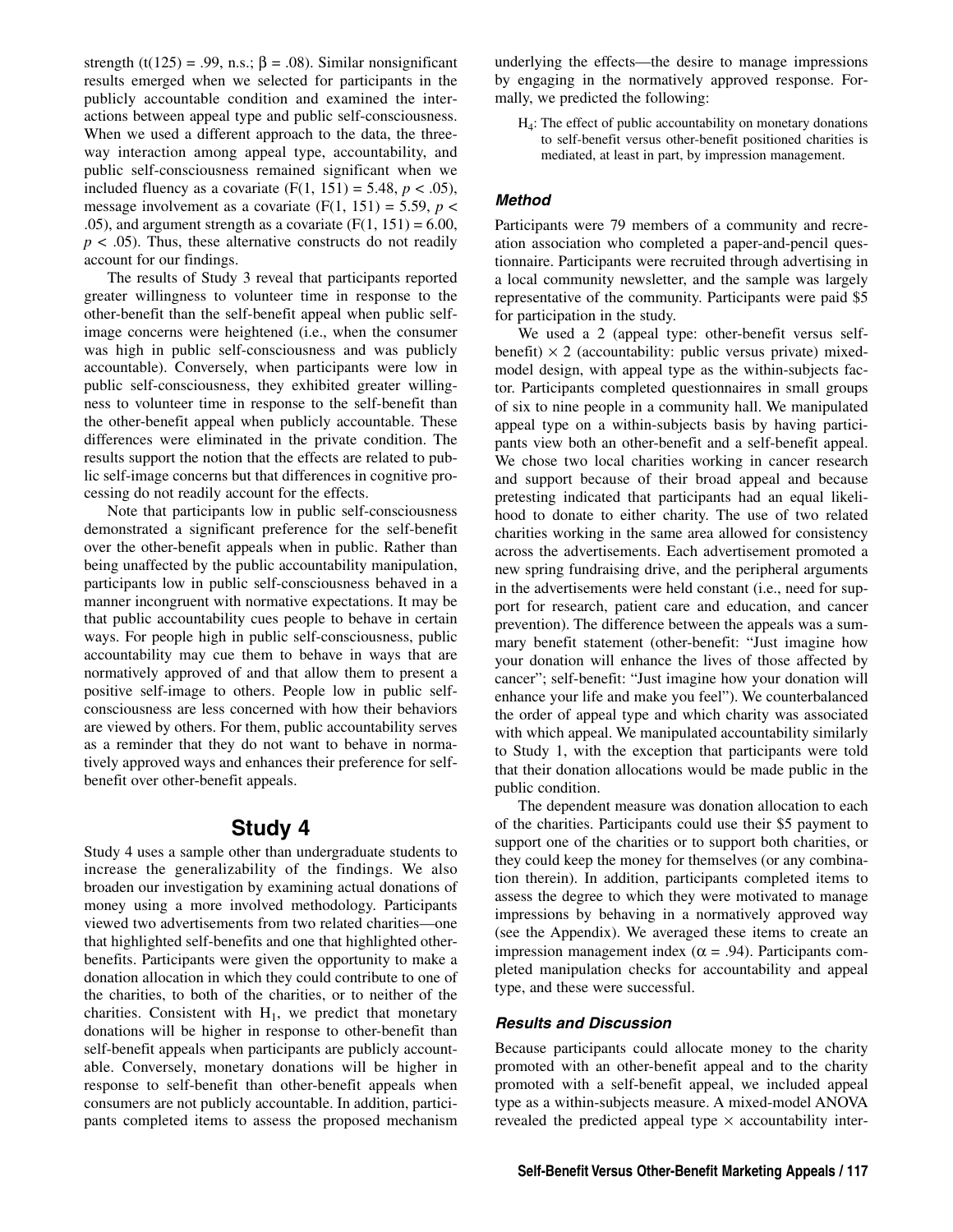action  $(F(1, 77) = 38.85, p < .001)$ . When participants believed that their donation behavior would be public, they donated significantly more money to the charity promoted with an other-benefit  $(M = 2.60)$  than to the charity promoted with a self-benefit ( $M = .26$ ) appeal (t(77) = 6.34, *p* < .001; see Figure 4). Moreover, when participants believed that their donation allocations would be private, this finding was reversed such that more money was donated in response to the self-benefit  $(M = 1.52)$  than the otherbenefit (M = .59) appeal (t(77) = 2.45, *p* < .001). Significantly less money was donated in response to the selfbenefit appeal when participants were publicly accountable than when they were privately accountable  $(t(77) = 3.35$ ,  $p < .001$ ). Less money was donated in response to the otherbenefit appeal when participants were privately accountable than when they were publicly accountable  $(t(77) = 5.35, p <$ .001). A notable finding was that two respondents donated more than \$5. In support of our conceptualization, they donated more in the public condition (\$10) to the charity promoted with the altruistic appeal (and no money to the charity promoted with the egoistic appeal). When we removed these two cases from the analysis, the effects still held (F(1, 69) = 38.83,  $p < .001$ ).

Next, we examined the mediational role of impression management. Because donation allocation in response to the self-benefit versus the other-benefit was a withinsubjects measure, we computed a donation allocation index by creating a difference score (i.e., the donation amount in response to the self-benefit appeal less the donation amount

#### **FIGURE 4 Study 4: Other-Benefit (Self-Benefit) Appeals Are More Effective Than Self-Benefit (Other-Benefit) Appeals in Encouraging Monetary Donation Under Conditions of Public (Private) Accountability**



Notes: The dependent measure was monetary donation (ranging from \$0 to \$5 between the two charities).

in response to the other-benefit appeal, as outlined by Judd, Kenny, and McClelland [2001]; see also White and Dahl 2006). According to Judd, Kenny, and McClelland (2001), three conditions must be met to demonstrate mediation. First, the independent variable must predict the outcome variable. Second, the independent variable must also predict changes in the proposed mediator. Third, the mediator must be shown to account for a significant portion of the relationship between the treatment and the outcome. Linear regression analysis revealed that public accountability significantly predicted the donation allocation index  $(t(77) = 6.23$ ,  $p < .001$ ;  $\beta = .58$ ). Furthermore, public accountability significantly predicted the proposed mediator, impression management (t(77) = 2.96,  $p < .001$ ;  $\beta = .32$ ). When we included the impression management index in the regression equation predicting the donation allocation index along with public accountability, impression management was a significant predictor of the donation allocation index (t(77) = 3.33, *p* < .001; β = .31). Finally, although public accountability continued to predict the donation allocation index (t(77) = 5.22, *p* < .001; β = .48), a Sobel's test confirmed that the indirect effect of public accountability on donation allocations through the mediator of impression management was significant ( $z = 2.97$ ,  $p < .01$ ) (Baron and Kenny 1986; Sobel 1982). Thus, impression management partially mediated the relationship between public accountability and donation allocations in response to self-benefit versus other-benefit appeals. When we included counterbalancing in the regression analysis (and in the ANOVA), no significant main effects or interactions for order emerged.

In the context of actual monetary donations, consumers allocated more to the charity promoted with an otherbenefit appeal than to the charity promoted with a selfbenefit appeal when donations were public. Consumers allocated more money to the charity promoted with a selfbenefit appeal than to the charity promoted with an otherbenefit appeal when donations were private. The results suggest that our findings are motivated, at least in part, by the desire to manage impressions by engaging in the normatively approved response.

Given that we manipulated appeal type within subjects, a potential alternative explanation for our effects might be that of a demand characteristic. That is, the nature of the experimental manipulation might have been such that participants determined what our key hypothesis was and behaved accordingly. However, we believe that this is an unlikely explanation for the findings. First, demand is unlikely to account for our effects, because the findings involve an interaction. It is difficult for participants to intuit and behave consistently with an interaction pattern (e.g., Pelham and Blanton 2003). Second, we included a postexperimental suspicion probe that confirmed that none of the participants correctly identified our hypothesis.

## **Study 5**

In Study 5, we attempt to further delineate the mechanism underlying our effects. Our conceptualization suggests that heightening public self-image concerns should activate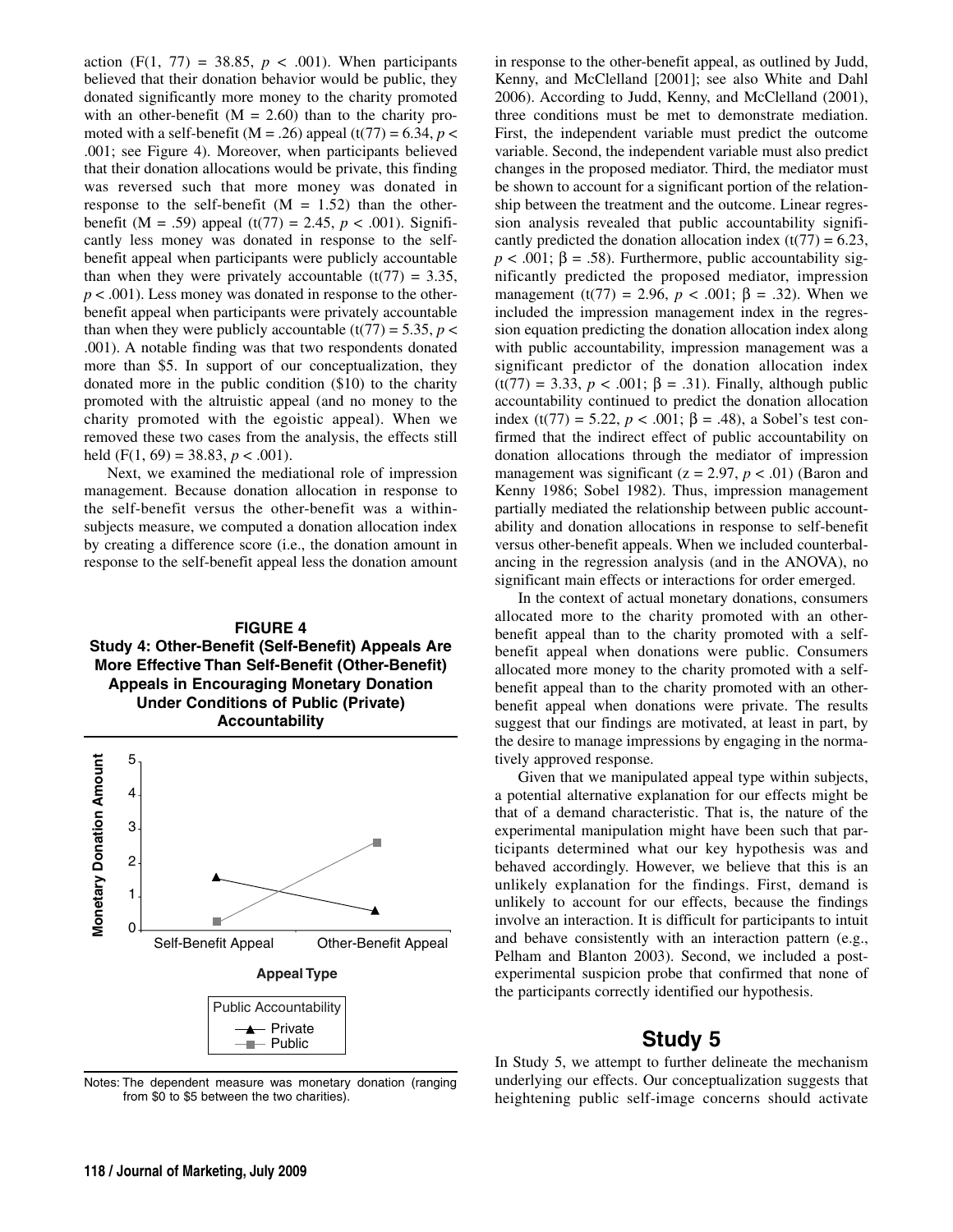impression motivation, and relevant norms should provide people with information regarding how to engage in impression construction. We propose that in most situations, the accessible norm is that it is more appropriate to help others for other-focused than self-focused reasons (as our pilot study confirmed). An additional prediction that follows from our framework is that by making an alternative norm salient (e.g., Kallgren, Reno, and Cialdini 2000), our pattern of results should be reversed. That is, consumers should demonstrate more positive donation intentions in response to the self-benefit than the other-benefit appeal if the salient norm highlights that people should donate to charity for more self-serving reasons and if the appeal is made under conditions of public accountability. We manipulated which norm was salient (benefiting the self or benefiting others), manipulated public accountability, and examined volunteer intentions in response to self-benefit versus other-benefit appeals. Thus:

H5: Other-benefit appeals are more effective than self-benefit appeals in generating positive volunteerism intentions when consumers are publicly accountable and when an other-benefit norm is made salient. Conversely, selfbenefit appeals are more effective than other-benefit appeals when consumers are publicly accountable and when a self-benefit norm is made salient.

In private, norm salience should not be as influential on consumer volunteer intentions, because impression motivation is low (Baumeister 1982) and people are less motivated to behave in the normatively approved way. As such, in private, participants should favor the self-benefit appeals over the other-benefit appeals, regardless of normative expectations.

#### **Method**

One hundred forty-two undergraduate students (71 women and 69 men [2 are not reported]) took part in return for course credit. We used a 2 (appeal type: other-benefit versus self-benefit)  $\times$  2 (accountability: public versus private)  $\times$  2 (normative expectations: other-benefit norm versus selfbenefit norm) between-subjects experimental design. Participants were recruited through an introductory marketing class and received a bonus mark for taking part. They took part in small groups and were assigned to the public or private accountability condition. They were told that their donation intentions would be private and confidential in the private condition and that their donation intentions would be public (i.e., discussed with the researcher and the other participants in the room) in the public condition. Participants then read a brief scenario, the goal of which was to vary the normative approval of helping for self-serving versus other-serving reasons. In the other-benefit norm condition, the socially approved norm was to volunteer to help others, whereas in the self-benefit norm condition, the socially approved norm was to volunteer to garner benefits for the self (see the Appendix). We confirmed the effectiveness of this manipulation in a pretest. Fifty participants read the self-benefit or the other-benefit norm scenario and responded to six items on seven-point scales that assessed the normative approval of helping for self-serving (e.g., "To

what degree does society expect that one volunteers to gain self-benefits?") or other-serving (e.g., "To what degree does society expect that one volunteers to benefit others?") reasons. We reversed-scored the other-serving items, and we averaged all items to create a normative expectation index  $(\alpha = .97)$ . Participants rated helping for self-serving reasons as more normative in the self-benefit  $(M = 5.65)$  than the other-benefit ( $M = 2.44$ ) condition (t(48) = 9.09,  $p < .001$ ). As in Study 1, in the study itself, participants viewed the advertisement from a charity that depicted either the otherbenefit appeal or the self-benefit appeal and then completed the volunteer intention items.

#### **Results and Discussion**

An ANOVA on volunteer intentions revealed the predicted interaction among appeal type, accountability, and normative expectations  $(F(1, 134) = 5.34, p < .03)$ . In public, participants for whom the other-benefit norm was salient showed greater volunteer intentions in response to the other-benefit ( $M = 4.67$ ) than the self-benefit ( $M = 3.56$ ) appeal (t(134) = 2.52,  $p < .05$ ; see Figure 5). When in public, participants for whom the self-benefit norm was salient showed greater volunteer intentions in response to the selfbenefit ( $M = 4.43$ ) than the other-benefit ( $M = 3.33$ ) appeal  $(t(134) = 2.62, p < .05)$ . In private, participants in the otherbenefit norm condition did not show any significant differences between the other-benefit and the self-benefit appeals  $(Ms = 4.85$  and  $4.33$ ;  $t(134) = 1.02$ , n.s.). In addition, when in private, participants in the self-benefit norm condition did not show any significant differences between the otherbenefit and the self-benefit appeals ( $Ms = 4.33$  and 3.87;  $t(134) = 1.00$ , n.s.).

The results revealed that the effectiveness of otherbenefit and self-benefit appeals depends on norm salience and public accountability. Under conditions of public accountability, when the salient norm was that people should donate to charity for more self-serving (otherserving) reasons, participants exhibited more positive donation intentions in response to self-benefit (other-benefit) than other-benefit (self-benefit) appeals. This supports the notion that our effects are indeed related to a desire to manage impressions by engaging in the normatively approved response. We propose (and demonstrate in our pilot study) that it is common to hold the norm of helping for otherserving (versus self-serving) reasons. However, when helping for more self-serving reasons becomes salient, we find the reverse pattern of results.

A counterintuitive finding was that in private, participants did not demonstrate more positive donation intentions in response to the self-benefit than the other-benefit appeals. A possibility for this is that the norm manipulation influenced participants in mixed ways under private conditions. Some participants (perhaps those particularly concerned with public self-image [e.g., those high in public self-consciousness]) may have been more inclined to behave in the normatively approved way, whereas others (perhaps those who were not concerned with self-image) may have been inclined to ignore or even react in a manner opposite to the normatively approved response. As a result,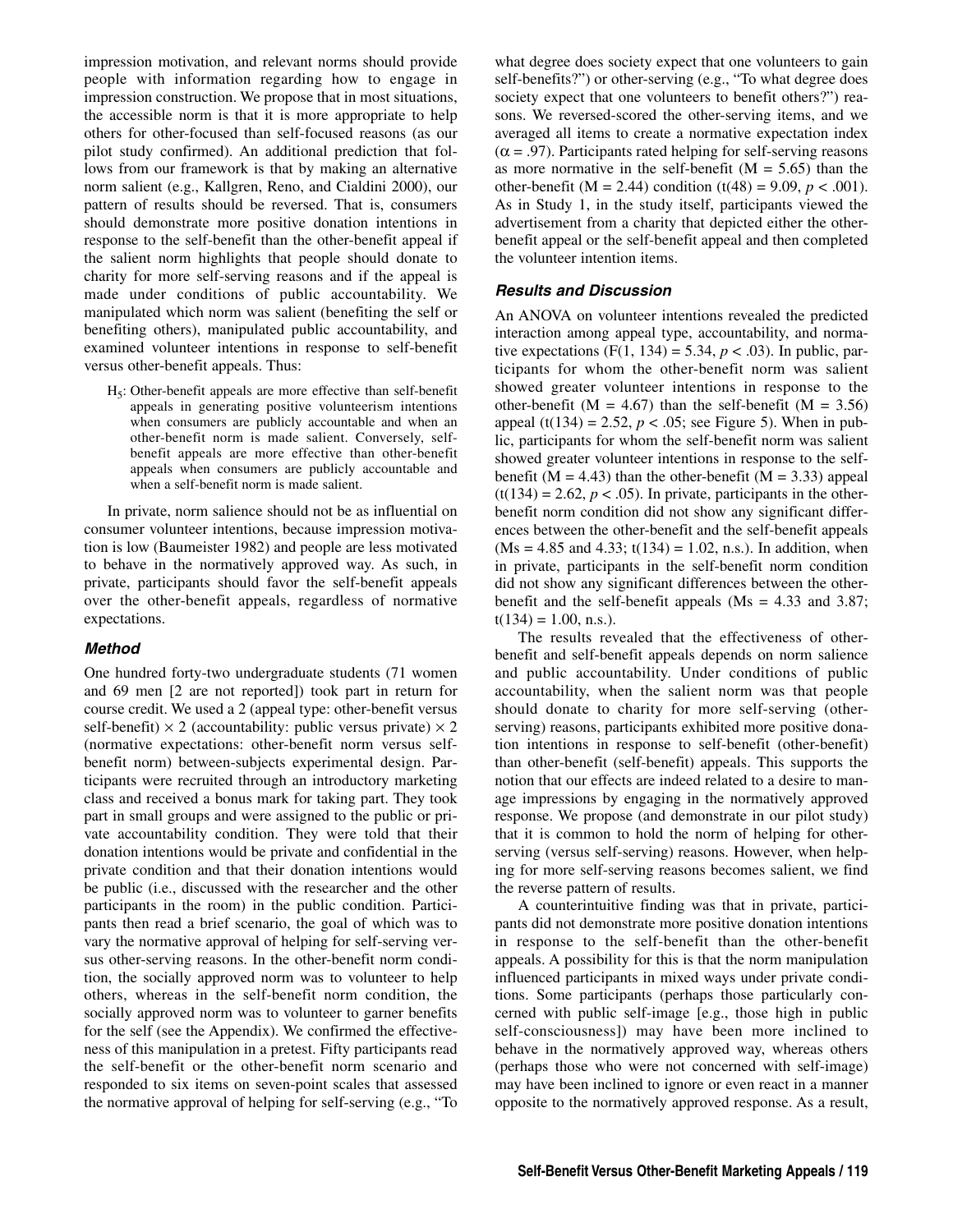#### **FIGURE 5 Making Self-Benefit (Other-Benefit) Norms Salient Increases the Effectiveness of Self-Benefit (Other-Benefit) Appeals in Public (but Not in Private)**



Notes: The dependent measure was time donation intentions rated on a scale ranging from 1 to 7.

when different normative expectations were made salient in private, participants did not exhibit predictable responses to other- and self-benefit appeals. It appears that though making a particular norm salient (and matching that norm with appeal type) may be effective under public conditions, doing so in private may not be efficacious.

# **General Discussion**

Across five studies, we provide support for the notion that the efficacy of other-benefit versus self-benefit appeals is

moderated by contextual characteristics and individual differences that heighten public self-image concerns. Otherbenefit appeals were more effective than self-benefit appeals for encouraging positive volunteer intentions (Study 1) and monetary donations (Study 4) when consumers were publicly accountable for their responses. Conversely, self-benefit appeals appear to demonstrate greater effectiveness when consumers' responses are private. Study 2 shows that when participants were made publicly selfaware, they reported more positive time donation intentions in response to other-benefit than self-benefit appeals, even when volunteer intentions were private. Study 3 demonstrates that participants who were high in public selfconsciousness and were publicly accountable exhibited greater willingness to donate time in response to otherbenefit than self-benefit appeals.

Moreover, we demonstrate that the mechanism underlying our effects is related to the desire to manage impressions. Study 4 shows that our effects are due, at least in part, to a desire to manage impressions by behaving in normatively approved ways. Furthermore, Study 5 demonstrates that participants whose public self-image concerns were activated altered their donation intentions in response to other- and self-benefit appeals, depending on which norm was salient. Although participants tended to manage impressions by appearing other-serving when public selfimage concerns were heightened (Studies 1–4), if they perceived behaving in a more self-serving manner as the norm, they instead managed their publicly displayed images by appearing more self-serving in public. No such differences emerged when donation intentions were private.

#### **Theoretical Implications**

The findings suggest that existing perceptions of what type of appeals are most effective in garnering donor support may be oversimplified. While some research argues for the effectiveness of other-benefit appeals across situations, other research argues for the effectiveness of self-benefit appeals. The current findings also challenge and expand on current views of how public self-image concerns are related to charitable giving. One point of view holds that, in general, helping is enhanced by increasing self-presentational concerns, regardless of the type of appeal the marketer uses (e.g., Satow 1975). A second belief is that people respond more positively to self-benefit than other-benefit appeals and that this should be augmented in public (Holmes, Miller, and Lerner 2002). Our research demonstrates that when public self-image concerns are heightened, consumers exhibit more positive donor responses to other-benefit than self-benefit appeals. Furthermore, when public self-image concerns are minimized, consumers show more positive donation responses to self-benefit than other-benefit appeals.

A notable theoretical implication of the current research is that it appears to reveal a different type of "psychological cover" than that which Holmes, Miller, and Lerner (2002) demonstrate. Holmes, Miller, and Lerner suggest (p. 145) that "the offer of an exchange permits people to still feel good about doing their part without committing themselves to a hard-to-live-up-to psychological contract." Thus, peo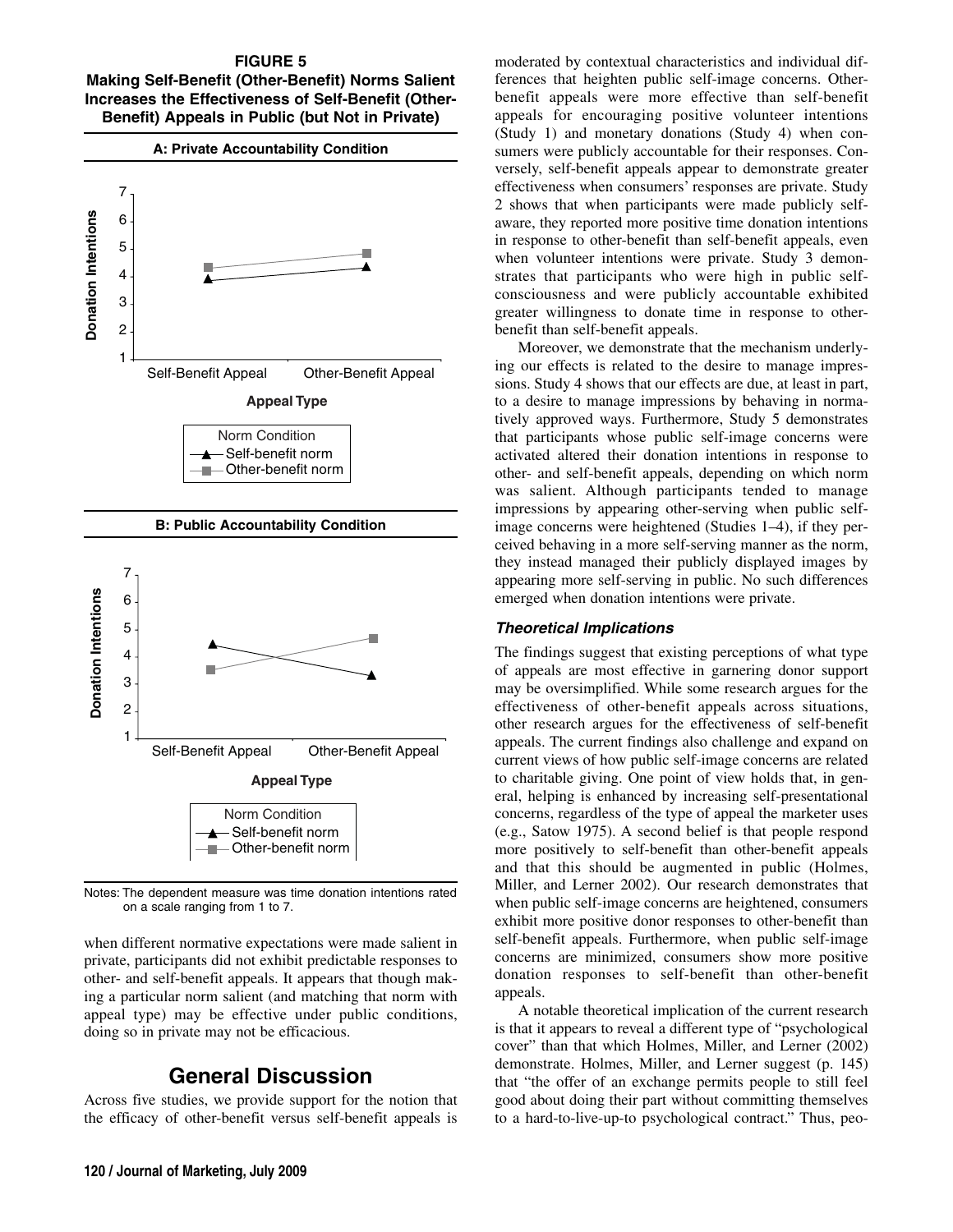ple often want to use an egoistic "cover" for donation because it helps them avoid the psychological burden of being committed to helping other charitable organizations or even the same charity in the future. That is, although other-benefit appeals are more normatively approved of (as demonstrated by the pilot study in the current research), self-benefit appeals may have the desirable quality of reducing internal conflict and the pressure to help in the future. Thus, a question for further research is how people resolve the conflict between the desire to present a positive selfimage to others and the desire to manage their feelings of pressure and future commitment. A possibility implicated by the current work is that in public, other-benefit appeals are more effective because the former motivation (i.e., impression management) is paramount. In contrast, in private, self-benefit appeals are more effective because they help resolve psychological conflict. Although the donation requests in Holmes, Miller, and Lerner's research were public (each participant who was approached alone donated in front of the researcher), our manipulations arguably increased public self-image concerns to a greater extent.

Furthermore, Holmes, Miller, and Lerner (2002) find that the self-benefit appeal was more effective than the other-benefit appeal only under conditions that highlighted high need. Holmes, Miller, and Lerner's high-need condition described the "tragedy" for the victims and the severity of the situation. Our manipulations did not highlight degree of need per se. Focusing on a high degree of tragedy for victims can often result in defensive reactions among observers (e.g., Lerner 1980), and this may have led to a desire to use the psychological cover for engaging in an altruistic act, as Holmes, Miller, and Lerner suggest. A possibility for further research would be to examine the interplay between public self-image concerns (i.e., that can encourage more positive responses to other-benefit appeals) and degree of need (i.e., that can encourage positive responses to self-benefit appeals) in determining consumer reactions to different appeals. A final difference between the current research and Holmes, Miller, and Lerner's work is that our self-benefit appeal was made in the context of traditional charity donation, while theirs was in the context of a purchase of a good whose proceeds would be donated to charity. Positioning the appeal as a purchase may activate an exchange mind-set among consumers. Given that many charities now sell products, this type of appeal positioning warrants further research.

The results provide converging evidence that consumers show more positive donor support in response to otherbenefit (self-benefit) than self-benefit (other-benefit) appeals when public self-image concerns are heightened (minimized). However, when examining the results across conditions in which a public versus private focus is activated, we find somewhat mixed results for the other-benefit appeals. For example, in Studies 1 and 2, participants responded more negatively to self-benefit appeals under conditions of public versus private accountability (and selfawareness), whereas intentions to donate in response to other-benefit appeals did not significantly differ across the private and public accountability (self-awareness) conditions. In Study 3, among participants high in public selfconsciousness, self-benefit appeals were more effective under private (versus public) conditions, whereas otherbenefit appeals were more effective under public (versus private) conditions. However, these differences did not emerge for participants low in public self-consciousness. In Study 4, public accountability had a significant, negative effect on the effectiveness of self-benefit appeals and a significant, positive effect on the effectiveness of other-benefit appeals. Finally, in Study 5, public accountability decreased (increased) the effectiveness of appeals that were inconsistent (consistent) with the helping norm, which we made salient. It appears that though helping for self-serving reasons is not a socially desirable motivation for helping (and, in general, is decreased in public versus private), a comparison of the findings for helping for other-serving reasons across public and private conditions yields more mixed results. It may be that other-benefit appeals are more effective only when comparing across public versus private conditions under circumstances in which public self-image concerns are most strongly activated. For example, we uncover more positive donation intentions in response to other-benefit appeals in public than in private in Study 3, but only among participants who are also high in public self-consciousness. Presumably, these are the conditions under which public image concerns are the strongest. (Indeed, given that Studies 1 and 2 likely contained participants both low and high in self-consciousness, this may explain the lack of differences across accountability conditions in those studies.) Likewise, publicly discussing actual donation allocation (rather than simply intentions) in Study 4 could have arguably led to particularly heightened public self-image concerns and, thus, more positive donations in response to other-benefit appeals in public versus private.

## **Implications for Practice**

A question this research invokes is how the current results change existing perceptions and managerial practice. The theoretical implications we mentioned also provide important opportunities for nonprofit organizations to increase the efficacy of their marketing initiatives. In particular, the way the donation is requested should match the degree to which public self-image concerns are activated in a given context. If the donation response is private, marketers should use appeals that highlight the benefits the potential donor will obtain. Likewise, if the donation response is more public in nature, marketers should highlight the benefits to others. Indeed, charities often engage in relatively private (e.g., direct mail solicitations, appeals for donor support over the Internet) and relatively public (e.g., special events, personal fundraising) fundraising and recruitment activities simultaneously. Our results suggest that nonprofit marketers should not uniformly use one appeal across these different execution contexts but rather should tailor the appeal to effectively match the setting.

Furthermore, charities differ in their abilities to offer donor benefits in exchange for contributions. Younger charities or those with limited marketing budgets may lack the ability to offer anything more than a tax receipt, while better funded organizations can spend on lavish donor reward programs. Thus, appeal strategies should vary depending on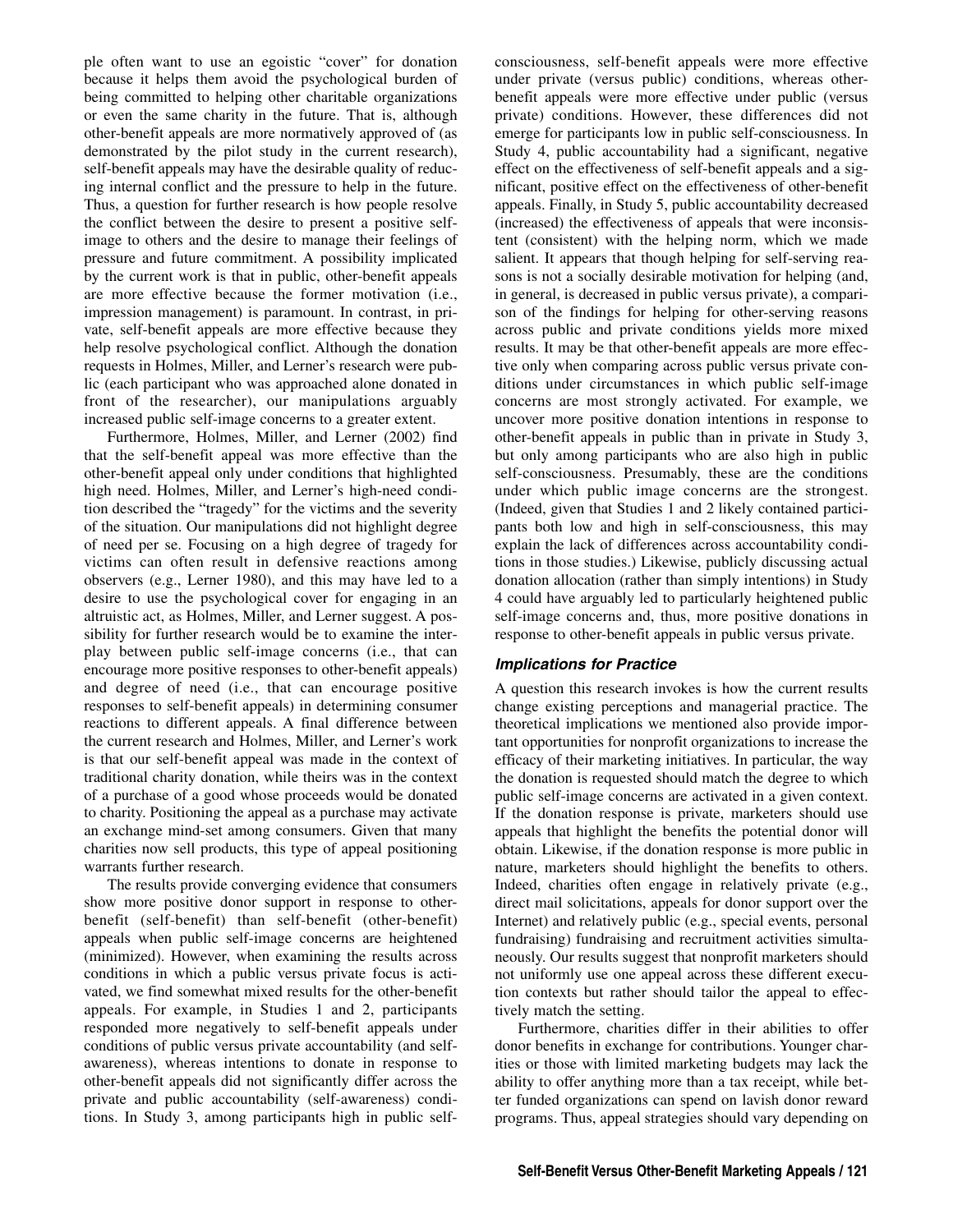the charity's capabilities—for example, charities limited to other-benefit appeals should pursue more public donation appeals rather than direct mail. Similarly, the ability to offer donor rewards varies across donation opportunities. Some volunteer positions offer more rewards for the donor than others. Volunteer positions on charity boards can offer donor skill development and networking opportunities, while activities such as envelope stuffing may hold fewer self-benefits. This research suggests that marketers should match their appeal strategies with their abilities to offer donor benefits, even when the mode of donation (e.g., volunteerism) remains constant.

Moreover, if the request is positioned as an other-benefit appeal, but must be made in private, Study 3 suggests that situational factors that increase focus on public self-image should be effective in encouraging charitable donation. For example, if a private donation is made in a larger group context (i.e., a large fundraiser), this may heighten public selfimage concerns. Wooten and Reed (2000) suggest that selfpresentational concerns should increase as a function of group size. Although group size did not moderate the effects in the current studies, we note that the sizes of the groups did not vary greatly and that substantially larger groups may heighten public self-image concerns, even when the donations are made in private. In addition, organizations that give consumers outwardly visable cues that signal to others that they have donated (e.g., "LIVESTRONG" wristbands for cancer support and research) might enhance this public focus and make other-benefit appeals more effective than self-benefit appeals, even if the donation occurs in private. This would be a worthwhile avenue for further research because though a gift is often viewed as being part of a self-benefit appeal, the "signaling" nature of such gifts might make consumers concerned with the image they portray to others (Berger and Heath 2007).

Given that norm salience moderates the effect of public self-image concerns on responses to self-benefit and otherbenefit appeals, marketers should ensure a match between the salient norm and the appeal type in public settings. If the appeal is self-serving in nature and must be made in a public setting, marketers should activate the norm of giving for egoistic reasons. This could be done by providing background information to potential donors about what is normative (Aggarwal and Law 2005) or showing others engaging in the normatively approved behavior—in this case, helping others to get something in return (Kallgren, Reno, and Cialdini 2000). Our work, combined with other research, indicates that marketers need to be aware of the norms across a range of potential situations and target audiences and adjust appeal strategies accordingly. For example, Fisher and Dubé (2005) find that social norms of masculinity and power influence men's responses to emotional advertising when they are in the presence of other men. Thus, if the prevailing group norm is against action for other-serving reasons, marketers might want to execute public self-benefit appeals to capitalize on social desirability concerns.

#### **Directions for Further Research**

The current findings may have implications for domains much broader than charitable marketing. Indeed, many consumption behaviors, such as purchasing fair-trade products, choosing items not manufactured in sweatshops, and even reducing individual energy consumption, involve a degree of consideration for others. Further research could profitably examine the comparative effectiveness of self-benefit versus other-benefit appeals in encouraging other "helpful" consumer behaviors and whether public self-image concerns moderate consumer responses to such appeals.

The results suggest that though consumers respond more positively to other-benefit appeals than self-benefit appeals under conditions that heighten public self-image concerns, they likely want to appear more other-serving under these conditions rather than truly becoming more altruistic. Although self-benefit appeals are responded to more positively when direct benefits for the self are highlighted, other-benefit appeals are responded to more positively when the indirect benefit of positive self-presentation is heightened. Although this finding is beyond the scope of the current research, it adds to the debate regarding whether helping others in general can be motivated purely by altruism or by more egoistic, self-serving motives.

As we alluded to previously, charities may sometime use other-benefit and self-benefit appeals in combination. An additional direction for further research would be to examine the consequences of such a strategy. Does combining other-benefit with self-benefit appeals in a public setting lead to a positive response because consumers focus on the other-benefit message, or does such a strategy backfire given the inclusion of the self-benefit appeal? If the latter is the case, are their ways to attenuate consumers' negative donation responses?

Donor support is critical to the functioning of nonprofit organizations. Because these organizations make important contributions to society, research into factors that enhance charitable support is an important undertaking. As the quotations at the beginning of this article suggest, there are two key motives for helping—to benefit the self and to benefit others—and marketers often appeal to donors using these two types of appeals. This research demonstrates that both other-benefit and self-benefit appeals can be successful in influencing donation intentions but that their effectiveness depends on the degree to which public self-image concerns are relevant.

## **Appendix Study Materials**

#### **Impression Management Items (Study 4)**

- •Because I care about how positively others view me.
- •Because I want to present myself in a positive way.
- •Because I want to make a positive impression on others.
- •Because I want to make myself look good to others.
- •Because I want to do what is expected of me.
- •Because I want to do what other people think is right in this situation.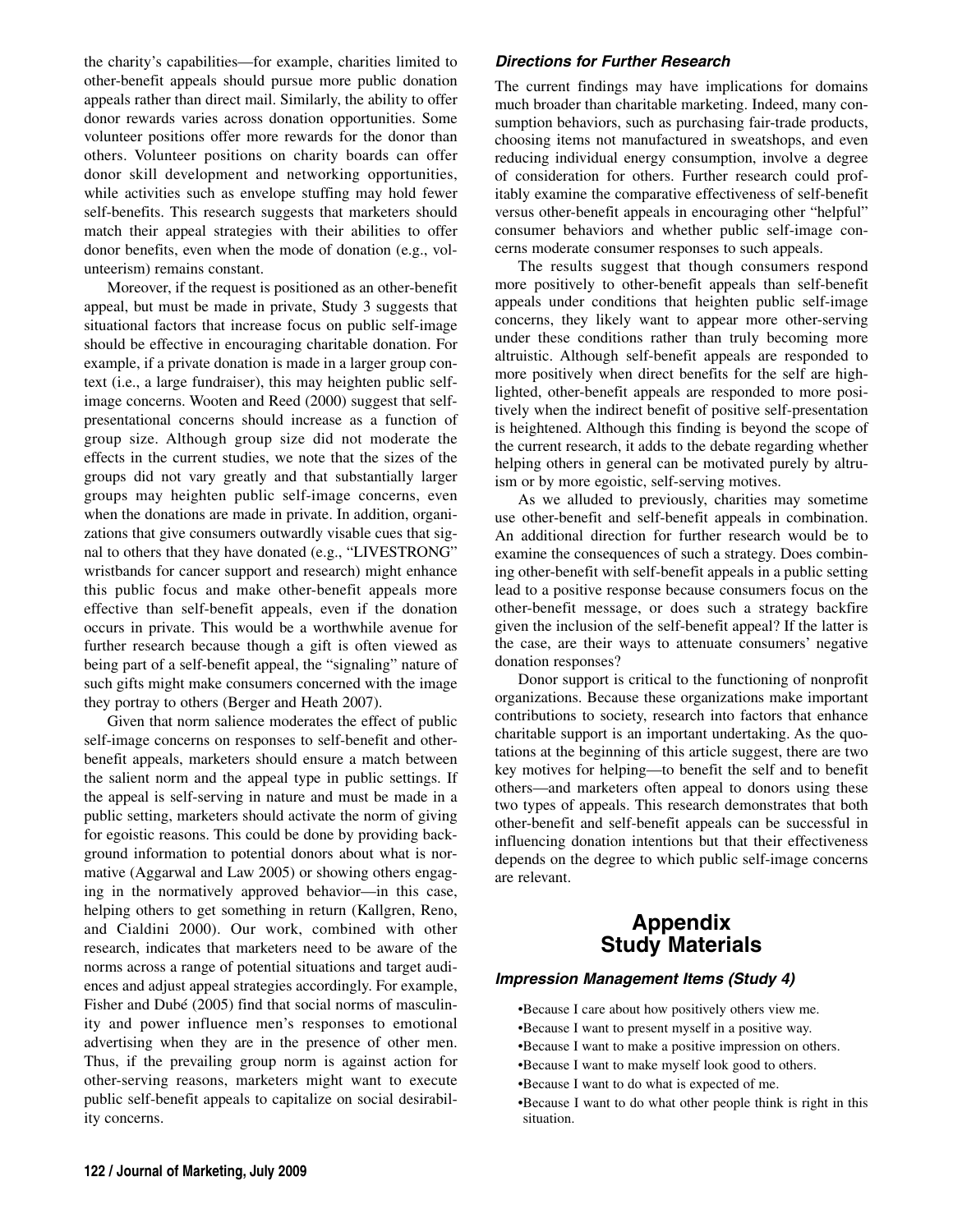•Because I want to do what the norm is.

•Because I want to do what society believes is the right thing.

•Because I want to do what others approve of.

#### **Normative Expectation Manipulation (Study 5)**

*Self-benefit norm*. Imagine that you are looking for a summer volunteer position. A number of your friends also have part-time volunteer positions and the general agreement among your friends is that volunteering can help to develop some new skills to add to their resumes, as well as to make some valuable contacts. It is the consensus that volunteering is a good way to develop these much needed job skills and to meet and network with new people. Thus, the social expectation is that it is generally a good idea to volunteer to get ahead in your personal development. You start thinking about where you would like to volunteer and then

**REFERENCES**

- Aggarwal, Pankaj and Sharmistha Law (2005), "Role of Relationship Norms in Processing Brand Information," *Journal of Consumer Research*, 32 (3), 453–64.
- Argo, Jennifer J., Katherine White, and Darren W. Dahl (2006), "Social Comparison Theory and Deception in the Interpersonal Exchange of Consumption Information," *Journal of Consumer Research*, 33 (1), 99–114.
- Ashworth, Laurence, Peter R. Darke, and Mark Schaller (2005), "No One Wants to Look Cheap: Trade-Offs Between Social Disincentives and the Economic and Psychological Incentives to Redeem Coupons," *Journal of Consumer Psychology*, 15 (4), 295–306.
- Bagozzi, Richard P. (1975), "Marketing as Exchange," *Journal of Marketing*, 39 (October), 32–39.
- Barkow, Jerome H. (1978), "Social Norms, the Self, and Sociobiology: Building on the Ideas of A.I. Hallowell," *Current Anthropology*, 19 (1), 99–118.
- Baron, Reuben M. and David A. Kenny (1986), "The Moderator-Mediator Variable Distinction in Social Psychological Research: Conceptual, Strategic, and Statistical Considerations," *Journal of Personality and Social Psychology*, 51 (6), 1173–82.
- Batson, C. Daniel (1990), "How Social Is the Animal? The Human Capacity for Caring," *American Psychologist*, 45 (March), 336–46.
- Baumeister, Roy F. (1982), "A Self-Presentational View of Social Phenomena," *Psychological Bulletin*, 91 (1), 3–26.
- Bendapudi, Neeli, Surendra N. Singh, and Venkat Bendapudi (1996), "Enhancing Helping Behavior: An Integrative Framework for Promotion Planning," *Journal of Marketing*, 60 (July), 33–49.
- Berger, Jonah and Chip Heath (2007), "Where Consumers Diverge from Others: Identity Signaling and Product Domains," *Journal of Consumer Research*, 34 (2), 121–34.
- Berkowitz, Leonard and Louise R. Daniels (1964), "Affecting the Salience of the Social Responsibility Norm: Effects of Past Help on the Response to Dependency Relationships," *Journal of Abnormal and Social Psychology*, 68 (3), 275–81.
	- Blau, Peter M. (1964), *Exchange and Power in Social Life*. New York: John Wiley & Sons.
	- Brunel, Frederic F. and Michelle R. Nelson (2000), "Explaining Gendered Responses to 'Help-Self' and 'Help-Others' Charity Ad Appeals: The Mediating Role of World-Views," *Journal of Advertising*, 29 (3), 15–28.

you come across an advertisement from a local charity, the Mustard Seed. You then consider whether this might be the right place for you to volunteer at.

*Other-benefit norm*. Imagine that you are looking for a summer volunteer position. A number of your friends also have part-time volunteer positions and the general agreement among your friends is that volunteering can help others and make a difference in the community. It is the consensus that volunteering is a good way to make a contribution and to help other people. Thus, the social expectation is that it is generally a good idea to volunteer as a way to make a contribution to society. You start thinking about where you would like to volunteer and then you come across an advertisement from a local charity, the Mustard Seed. You then consider whether this might be the right place for you to volunteer at.

- Burnett, Ken (2002), *Relationship Fundraising: A Donor-Based Approach to the Business of Raising Money*. San Francisco: Jossey-Bass.
- Buss, Arnold H. (1980), *Self-Consciousness and Social Anxiety*. San Francisco: Freeman.
- Cacioppo, John T., Richard E. Petty, and Katherine J. Morris (1983), "Effects of Need for Cognition on Message Evaluation, Recall, and Persuasion," *Journal of Personality and Social Psychology*, 45 (4), 805–818.
- Carver, Charles S. and Michael F. Sheier (1981), *Attention and Self-Regulation: A Control-Theory Approach to Human Behavior*. New York: Springer-Verlag.
- Cialdini, Robert B., Stephanie L. Brown, Brian P. Lewis, Carol Luce, and Steven L. Neuberg (1997), "Reinterpreting the Empathy-Altruism Relationship: When One into One Equals Oneness," *Journal of Personality and Social Psychology*, 73 (3), 481–94.
- Clary, E. Gil, Robert Ridge, Arthur Stukas, Mark Snyder, John Copeland, Julie A. Haugen, and Peter K. Meine (1998), "Understanding and Assessing the Motivations of Volunteers: A Functional Approach," *Journal of Personality and Social Psychology*, 74 (6), 1516–30.
- Dovidio, John F., Judith L. Allen, and David A. Schroeder (1990), "Specificity of Empathy-Induced Helping: Evidence for Altruistic Motivation," *Journal of Personality and Social Psychology*, 59 (2), 249–60.
- Fisher, Robert J. and David Ackerman (1998), "The Effects of Recognition and Group Need on Volunteerism: A Social Norm Perspective," *Journal of Consumer Research*, 25 (3), 262–75.
- and Laurette Dubé (2005), "Gender Differences in Responses to Emotional Advertising: A Social Desirability Perspective," *Journal of Consumer Research*, 31 (4), 850–58.
- ———, Mark Vandenbosch, and Kersi D. Antia (2008), "An Empathy-Helping Perspective on Consumers' Responses to Fund-Raising Appeals," *Journal of Consumer Research*, 35 (3), 519–31.
- Froming, William J., G. Rex Walker, and Kevin J. Lopyan (1982), "Public and Private Self-Awareness: When Personal Attitudes Conflict with Societal Expectations," *Journal of Experimental Social Psychology*, 18 (5), 476–87.
	- Glazer, Amihai and Kai A. Konrad (1996), "A Signaling Explanation for Charity," *American Economic Review*, 86 (4), 1019–1028.
	- Goffman, Erving (1959), *The Presentation of Self in Everyday Life*. Oxford: Doubleday.